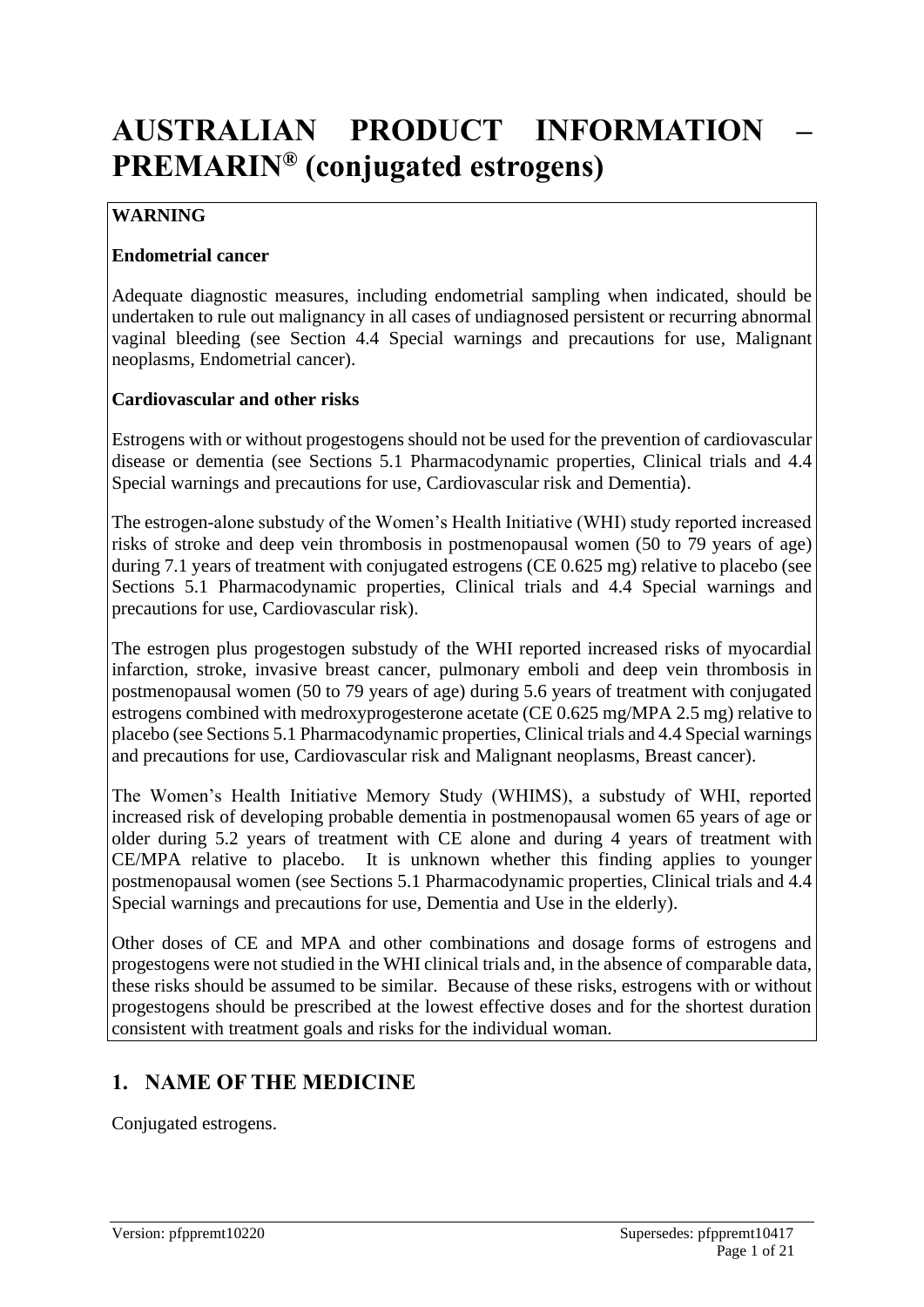# **2. QUALITATIVE AND QUANTITATIVE COMPOSITION**

PREMARIN 0.3 mg tablets contain 0.3 mg conjugated estrogens as the active ingredient.

PREMARIN 0.625 mg tablets contain 0.625 mg conjugated estrogens as the active ingredient.

### **Excipient(s) with known effect**

PREMARIN tablets contain sugars (lactose monohydrate, sucrose).

For the full list of excipients, see Section 6.1 List of excipients.

# **3. PHARMACEUTICAL FORM**

Film coated tablet.

The 0.3 mg tablets are dark green and marked "0.3".

The 0.625 mg tablets are maroon and marked "0.625".

# **4. CLINICAL PARTICULARS**

# **4.1 Therapeutic indications**

Estrogens with or without progestogens should be prescribed at the lowest effective doses and for the shortest duration consistent with treatment goals and risks for the individual woman.

PREMARIN is indicated as replacement therapy for estrogen deficiency states associated with climacteric manifested by:

moderate to severe vasomotor symptoms associated with the estrogen deficiency in natural and surgical menopause (sweating, hot flushes).

Periodic re-evaluation with a view to short term treatment is recommended.

atrophic vaginitis.

When prescribing solely for the treatment of symptoms of vaginal atrophy, topical vaginal products should be considered.

There is no evidence that estrogens are effective for anxiety or depression without associated vasomotor symptoms and they should not be used to treat such conditions.

PREMARIN is indicated for the prevention of postmenopausal osteoporosis in select patients.

When prescribed solely for the prevention of postmenopausal osteoporosis, therapy should only be prescribed for women who are at high risk of osteoporosis and future fracture and who are intolerant of, or contraindicated for, non-estrogen products approved for prevention of osteoporosis. Life style modifications and the risk benefit profile of PREMARIN should be taken into careful consideration and discussed with the patient, to allow the patient to make an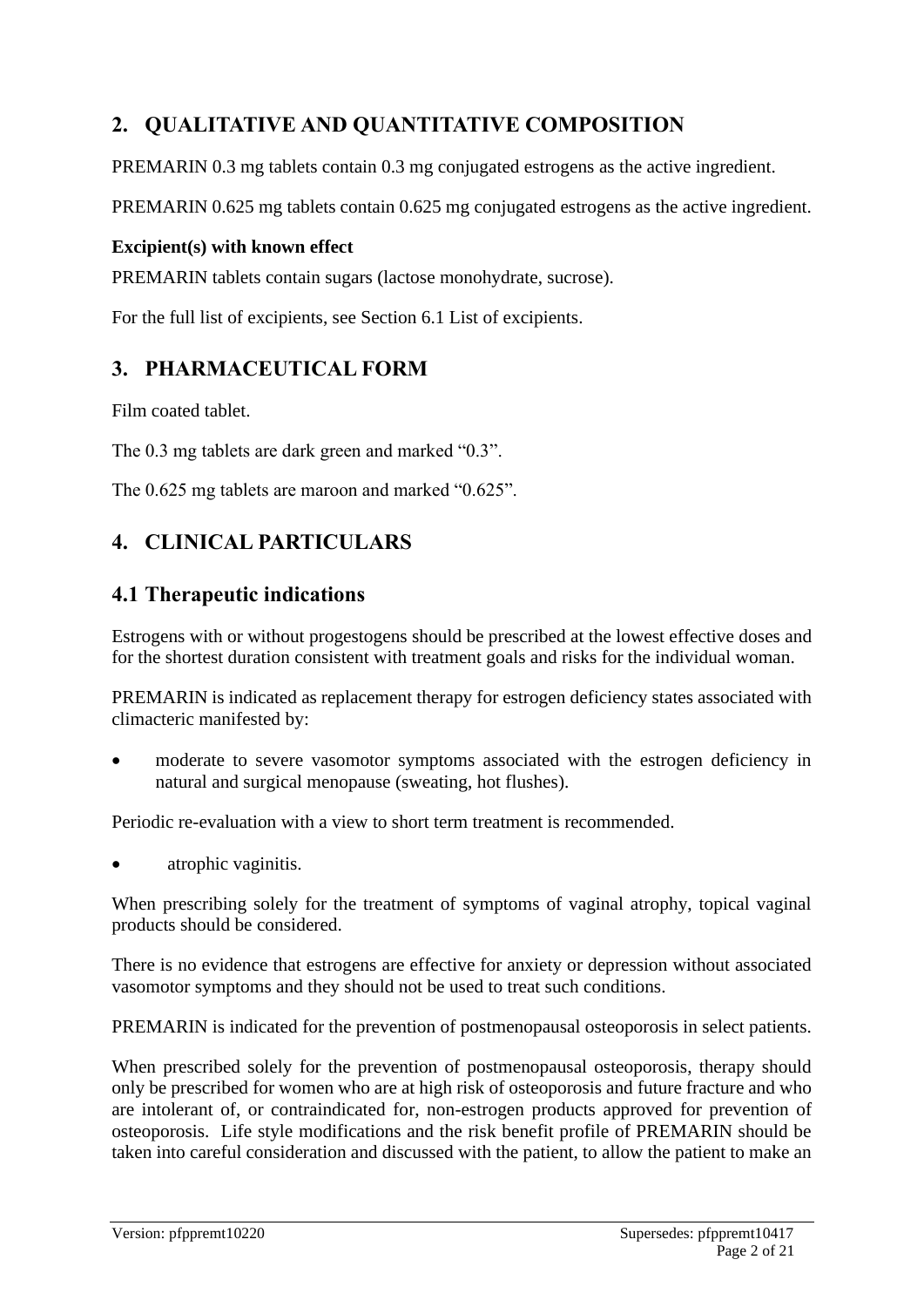informed decision prior to prescribing (see Section 4.4 Special warnings and precautions for use and Section 4.2 Dose and method of administration**)**.

Hypoestrogenic states, e.g., female hypogonadism, primary ovarian failure or female castration.

See BOXED WARNING, particularly when considering PREMARIN for long term usage.

# **4.2 Dose and method of administration**

Continuous daily administration of PREMARIN is generally recommended.

Physicians should advise their patients that the tablets should be swallowed whole. The tablets should not be divided, crushed, chewed, or dissolved in the mouth.

Patients should be re-evaluated periodically to determine if treatment for symptoms is still necessary.See the statements in the BOXED WARNING, particularly when considering PREMARIN for long term usage.

For women with an intact uterus, when indicated for climacteric symptoms or prevention of postmenopausal osteoporosis, it is recommended that a progestogen is administered (see Section 4.4 Special warnings and precautions for use, Malignant neoplasms). For continuous PREMARIN administration, a progestogen should be added for at least 10-14 consecutive days each month. In some cases, hysterectomised women with a history of endometriosis may need a progestogen (see Section 4.4 Special warnings and precautions for use, Exacerbation of other conditions). If PREMARIN is administered cyclically (i.e. 21 days out of 28 days), it is recommended that the progestogen is added for the last 10-14 days of the estrogen course.

#### **Climacteric symptoms**

For treatment of moderate-to-severe vasomotor symptoms and atrophic vaginitis associated with the menopause, the lowest dose that will control symptoms should be chosen.

*Vasomotor symptoms*: 0.3 mg to 1.25 mg daily.

*Atrophic vaginitis*: 0.3 mg to 1.25 mg daily, depending upon the tissue responses of the individual patient.

#### **Prevention of postmenopausal osteoporosis**

 $0.3mg - 0.625mg$  daily.

The mainstays for decreasing the risk of postmenopausal osteoporosis are weight bearing exercise, adequate calcium and vitamin D intake and when indicated pharmacological therapy. Postmenopausal women require an adequate daily intake of elemental calcium. Therefore, when not contraindicated, calcium supplementation may be helpful for women with suboptimal dietary intake. Vitamin D supplementation may also be required to ensure adequate daily intake in postmenopausal women.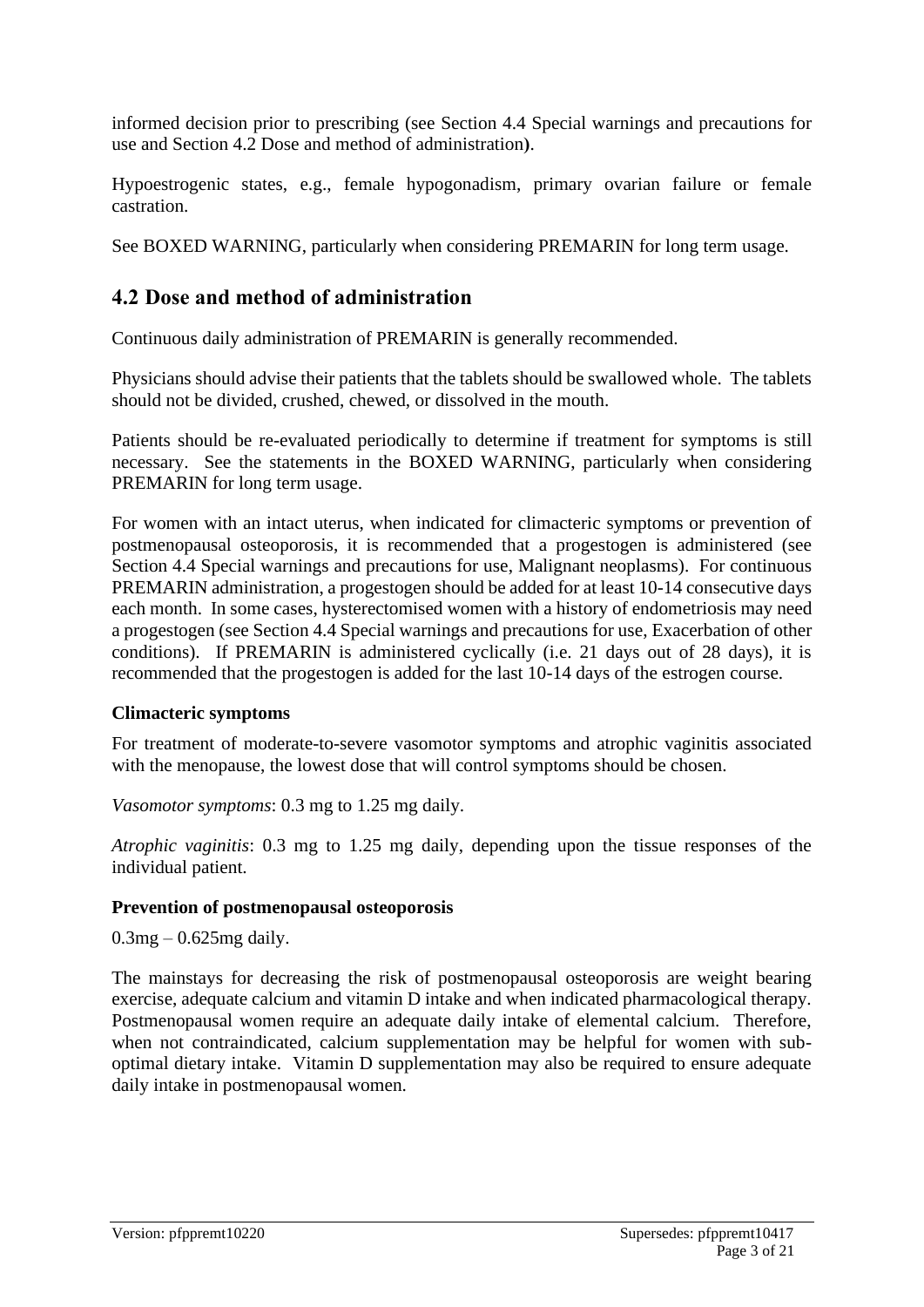### **Hypoestrogenism**

### **Female hypogonadism**

2.5 to 7.5 mg daily, in divided doses for 20 days, followed by a rest period of 10 days duration. If bleeding does not occur by the end of this period, the same dosage schedule is repeated. The number of courses of estrogen therapy necessary to produce bleeding may vary depending on the responsiveness of the endometrium.

If bleeding occurs before the end of the 10 day period, begin a 20 day estrogen-progestogen cyclic regimen with PREMARIN, 2.5 to 7.5 mg daily in divided doses. During the last five days of estrogen therapy, give an oral progestogen. If bleeding occurs before this regimen is concluded, therapy is discontinued and may be resumed on the fifth day of bleeding.

### **Female castration and primary ovarian failure**

0.3 mg to 1.25 mg daily. Adjust dosage according to severity of symptoms and response of the patient.

# **4.3 Contraindications**

PREMARIN is contraindicated in patients with:

- known or suspected pregnancy
- known, suspected or history of breast cancer
- known or suspected estrogen-dependent neoplasia (e.g., endometrial cancer, endometrial hyperplasia)
- undiagnosed abnormal genital bleeding
- active or history of confirmed venous thromboembolism (such as deep venous thrombosis, pulmonary embolism)
- active or history of arterial thromboembolic disease (e.g., stroke, myocardial infarction)
- severe uncontrolled hypertension
- other undiagnosed breast pathology
- active or chronic liver dysfunction or disease
- known thrombophilic disorders (e.g., protein C, protein S or antithrombin deficiency)
- known or suspected hypersensitivity to CE or any excipients in the tablet.

# **4.4 Special warnings and precautions for use**

The benefits and risks of estrogen therapy must always be carefully weighed, including consideration of the emergence of risks as therapy continues. Estrogen therapy or hormone therapy should not be initiated or continued to prevent cardiovascular disease or dementia.

### **Physical examination**

A complete medical and family history should be obtained prior to initiating or reinstating any estrogen therapy. Pretreatment and subsequent physical examinations should include special reference to blood pressure, breasts, abdomen and pelvic organs including histological endometrial assessment, when indicated and papanicolaou smear. Before starting treatment pregnancy should be excluded. Periodic checkups and careful benefit/risk evaluations should be undertaken in women treated with estrogen therapy.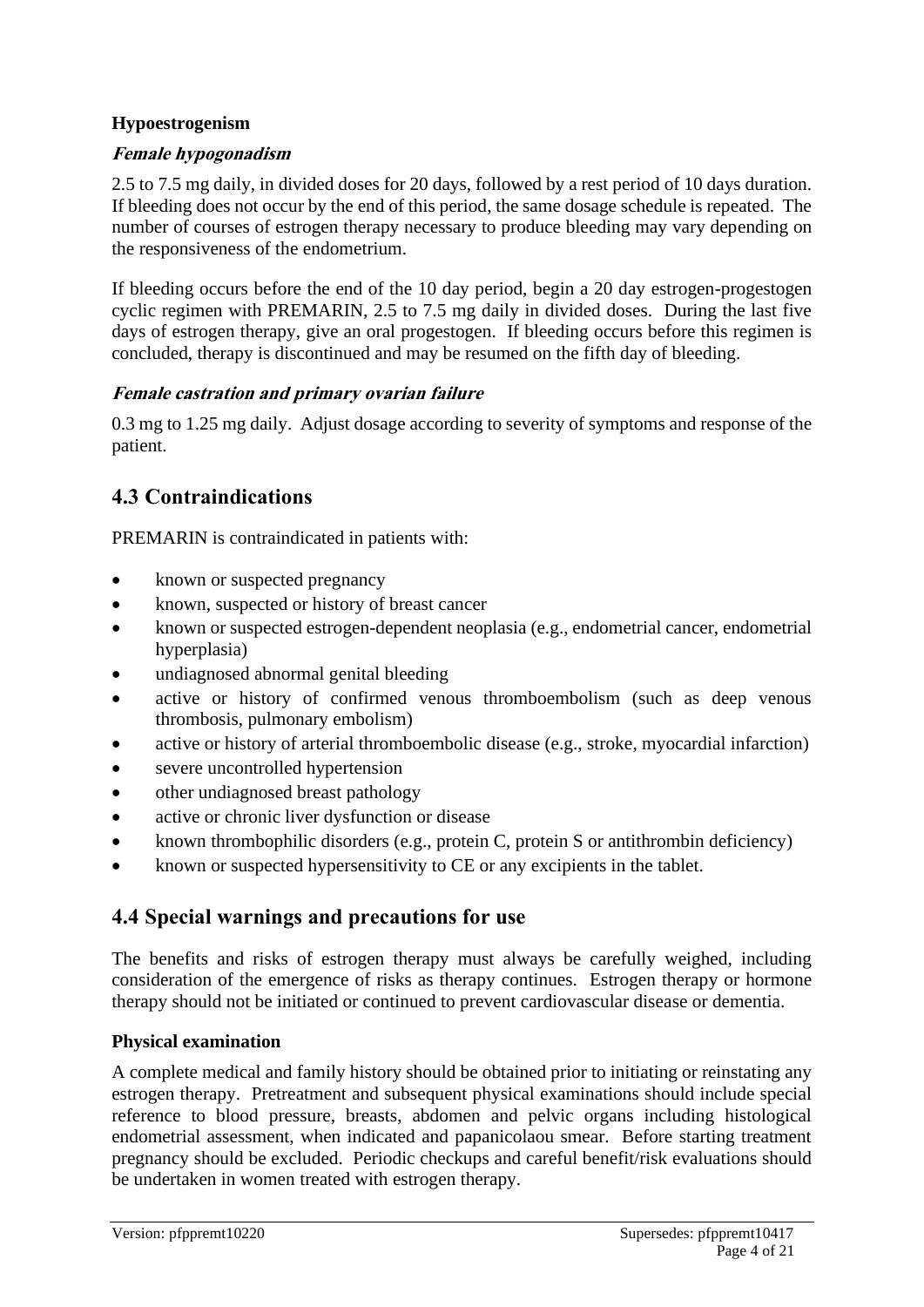### **Combined estrogen and progestogen therapy**

There are additional and/or increased risks that may be associated with the use of combination estrogen-progestogen therapy compared with using estrogen-alone regimens. These include an increased risk of myocardial infarction, pulmonary embolism, invasive breast cancer and ovarian cancer (see Section 5.1 Pharmacodynamic properties, Clinical trials).

#### **Cardiovascular risk**

An increased risk of stroke and deep vein thrombosis has been reported with estrogen-alone therapy.

An increased risk of stroke, deep vein thrombosis, pulmonary embolism and myocardial infarction has been reported with estrogen-progestogen therapy.

The physician should be aware of the possibility of thrombotic disorders (including thrombophlebitis, retinal thrombosis, cerebral embolism and pulmonary embolism) during estrogen therapy and alert to their earliest manifestations.

Should any of these events occur or be suspected, estrogens with or without progestogens should be discontinued immediately.

Patients who have risk factors for thrombotic disorders should be kept under careful observation.

Risk factors for arterial vascular disease (e.g., hypertension, diabetes mellitus, tobacco use, hypercholesterolaemia and obesity) and/or venous thromboembolism (e.g., personal history or family history of venous thromboembolism, obesity and systemic lupus erythematosus) should be managed appropriately.

#### *Stroke*

In the estrogen-alone substudy of the WHI, a statistically significant increased risk of stroke was observed in women receiving CE 0.625 mg daily compared to women receiving placebo (45 vs. 33 per 10,000 women-years). The increase in risk was observed in year one and persisted. Should a stroke occur or be suspected, estrogens should be discontinued immediately (see Section 5.1 Pharmacodynamic properties, Clinical trials).

In the estrogen plus progestogen substudy of the WHI, a statistically significant increased risk of stroke was reported in women receiving CE 0.625 mg/MPA 2.5 mg daily compared to women receiving placebo (31 vs. 24 per 10,000 women-years). The increase in risk was demonstrated after the first year and persisted (see Section 5.1 Pharmacodynamic properties, Clinical trials).

Patients who are at risk of developing migraines with aura may be at risk of ischemic stroke and should be kept under careful observation.

#### *Coronary heart disease*

In the estrogen-alone substudy of the WHI, no overall effect on coronary heart disease events (defined as nonfatal myocardial infarction, silent myocardial infarction, or death due to coronary heart disease) was reported in women receiving estrogen alone compared to placebo (see Section 5.1 Pharmacodynamic properties, Clinical trials).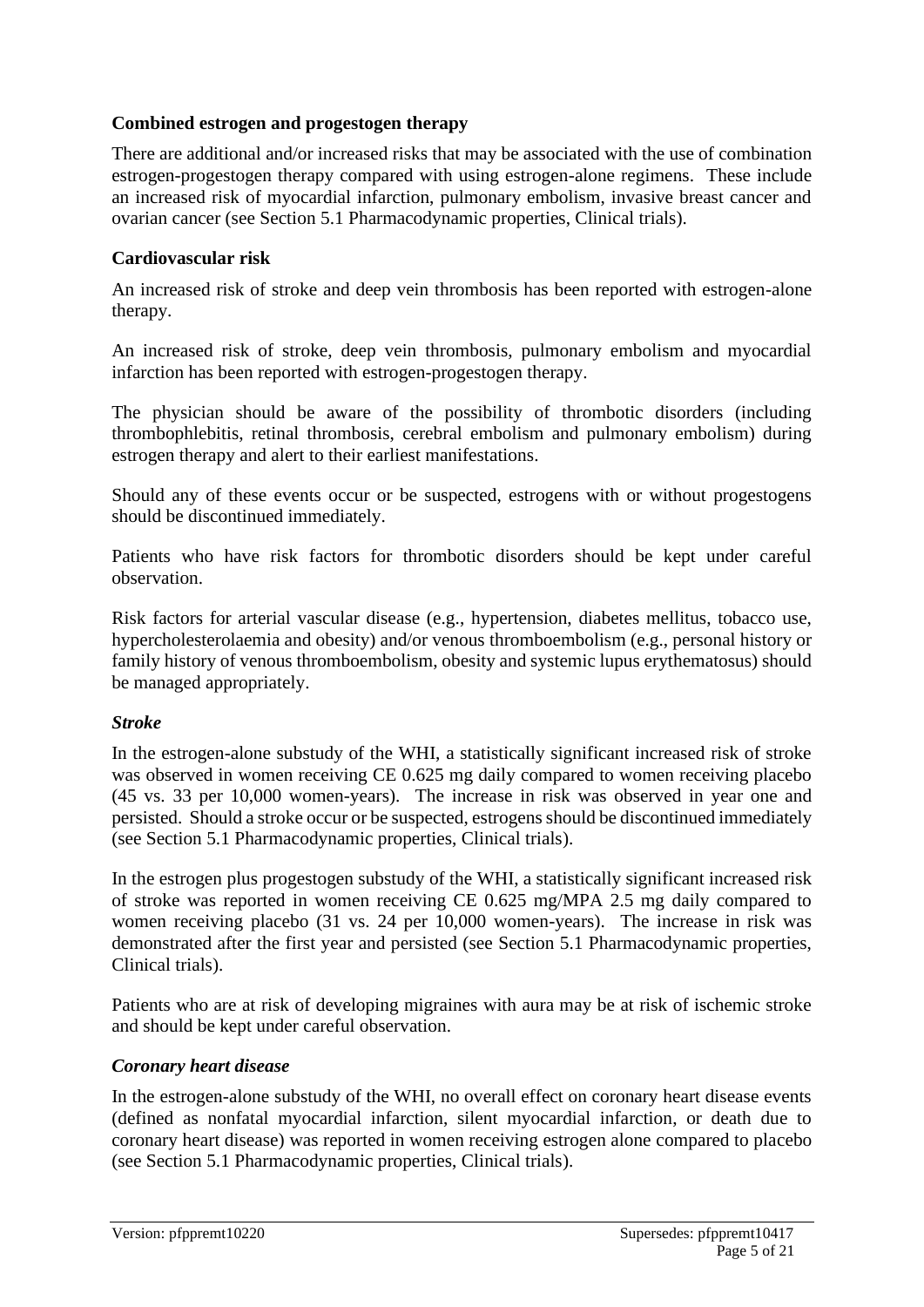In the estrogen plus progestogen substudy of the WHI, no statistically significant increase of coronary heart disease events was reported in women receiving CE/MPA compared to women receiving placebo (39 vs. 33 per 10,000 women-years). An increase in the relative risk was demonstrated in year one and a trend towards decreasing relative risk was reported in years two through five.

# *Venous thromboembolism (VTE)*

In the estrogen-alone substudy of the WHI study, the risk of VTE (deep vein thrombosis and pulmonary embolism) was reported to be increased for women taking CE (30 vs. 22 per 10,000 women-years) although only the increased risk of deep vein thrombosis reached statistical significance (23 vs. 15 per 10,000 women-years). The increase in VTE risk was demonstrated during the first two years. Should a VTE occur or be suspected, estrogens should be discontinued immediately (see Section 5.1 Pharmacodynamic properties, Clinical trials).

In the estrogen plus progestogen substudy of WHI, a statistically significant 2 fold greater rate of VTE was reported in women receiving CE/MPA compared to women receiving placebo (35 vs. 17 per 10,000 women-years). Statistically significant increases in risk for both DVT (26 vs. 13 per 10,000 women-years) and PE (18 vs. 8 per 10,000 women-years) were also demonstrated. The increase in VTE risk was demonstrated during the first year and persisted.

If feasible, estrogens should be discontinued at least four to six weeks before surgery of the type associated with increased risk of thromboembolism or during periods of prolonged immobilisation.

### **Malignant neoplasms**

### *Breast cancer*

Studies involving the use of estrogens by postmenopausal women have reported inconsistent results on the risk of breast cancer. The most important randomised clinical trial providing information about this issue is the WHI. In the estrogen-alone substudy of WHI, after an average of 7.1 years of follow up, CE 0.625 mg daily was not associated with an increased risk of invasive breast cancer (RR 0.80, 95% nCI 0.62-1.04) (see Section 5.1 Pharmacodynamic properties, Clinical trials).

In the estrogen plus progestogen substudy, after a mean follow up of 5.6 years, the WHI substudy reported an increased risk of breast cancer. In this substudy, prior use of estrogen alone or estrogen plus progestogen combination hormone therapy was reported by 26% of the women. The relative risk of invasive breast cancer was 1.24 (95% nCI 1.01-1.54) and the absolute risk was 41 vs. 33 cases per 10,000 women-years, for estrogen plus progestogen compared with placebo, respectively. Among women who reported prior use of hormone therapy, the relative risk of invasive breast cancer was 1.86 and the absolute risk was 46 vs. 25 cases per 10,000 women-years, for estrogen plus progestogen compared with placebo. Among women who reported no prior use of hormone therapy, the relative risk of invasive breast cancer was 1.09 and the absolute risk was 40 vs. 36 cases per 10,000 women-years for estrogen plus progestogen compared with placebo.

In the same substudy, invasive breast cancers were larger and diagnosed at a more advanced stage in the estrogen plus progestogen group compared with the placebo group. Metastatic disease was rare, with no apparent difference between the two groups. Other prognostic factors, such as histological subtype, grade and hormone receptor status did not differ between the groups (see Section 5.1 Pharmacodynamic properties, Clinical trials).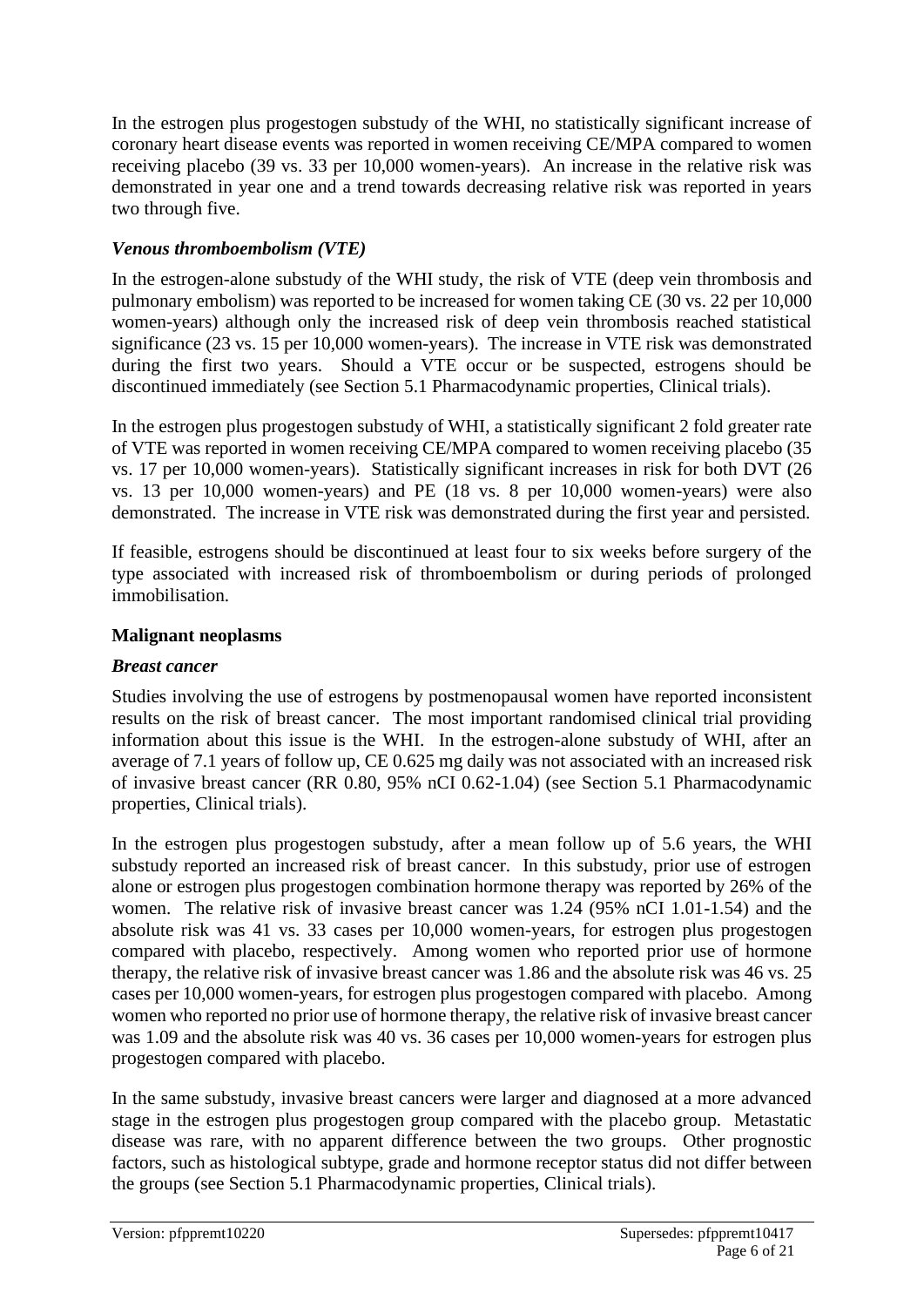Some observational studies have reported an increased risk of breast cancer for estrogen alone therapy after several years of use. The risk increased with duration of use and appeared to return to baseline within approximately five years after stopping treatment (only the observational studies have substantial data on risk after stopping).

The observational Million Women study in Europe reported an increased risk of mortality due to breast cancer among current users of estrogens alone or estrogens plus progestogens compared to never users, while the estrogen plus progestogen substudy of WHI showed no effect on breast cancer mortality with a mean follow up of 5.6 years.

The use of estrogen alone and estrogen plus progestogen has been reported to result in an increase in abnormal mammograms requiring further evaluation.

All women should receive yearly breast examinations by a health care provider and perform monthly breast self-examinations. In addition, mammography examinations should be scheduled based on patient age, risk factors and prior mammogram results.

#### *Endometrial cancer*

The use of unopposed estrogens in women with an intact uterus has been associated with an increased risk of endometrial cancer (see Exacerbation of other conditions).

The reported endometrial cancer risk among unopposed estrogen users is about 2- to 12-fold greater than in non-users and appears dependent on duration of treatment and on estrogen dose. The greatest risk appears associated with prolonged use, with increased risks of 15- to 24-fold for five to ten years or more and this risk has been shown to persist for at least 8 to 15 years after estrogen therapy is discontinued.

Clinical surveillance of all women taking estrogen or estrogen plus progestogen combinations is important. Adequate diagnostic measures, including endometrial sampling when indicated, should be undertaken to rule out malignancy in all cases of undiagnosed persistent or recurring abnormal vaginal bleeding. There is no evidence that the use of natural estrogens results in a different endometrial risk profile than synthetic estrogens of equivalent estrogen dose. Adding a progestogen to postmenopausal estrogen therapy has been shown to reduce the risk of endometrial hyperplasia, which may be a precursor to endometrial cancer.

#### *Addition of a progestogen when a woman has not had a hysterectomy*

Studies of the addition of a progestogen for 10 or more days of a cycle of estrogen administration or daily with estrogen in a continuous regimen, have reported a lower incidence of endometrial hyperplasia than would be induced by estrogen treatment alone.

There are, however, possible risks that may be associated with the use of progestogens with estrogens compared to estrogen alone regimens. These include a possible increased risk of breast cancer, adverse effects on lipoprotein metabolism (e.g., lowering HDL, raising LDL) and impairment of glucose tolerance (see Section 5.1 Pharmacodynamic properties, Clinical trials, Section 4.4 Special warnings and precuations for use, Combined estrogen and progestogen therapy).

#### *Ovarian cancer*

Ovarian cancer is much rarer than breast cancer.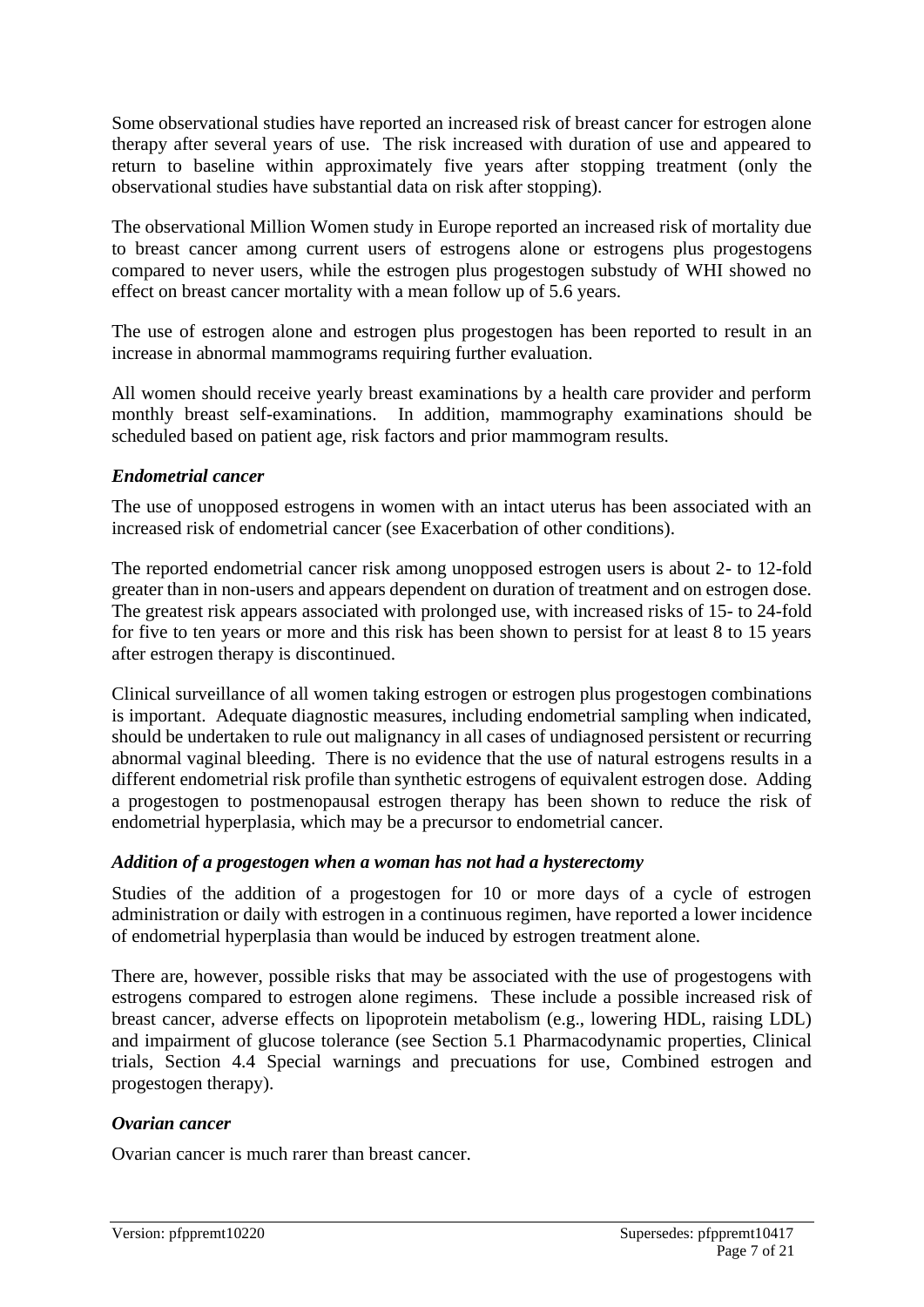Epidemiological evidence from a large meta-analysis suggests a slightly increased risk in women taking estrogen-only or combined estrogen-progestogen HRT, which becomes apparent within 5 years of use and diminishes over time after stopping.

Some other studies, including the WHI trial, suggest that the long-term use of combined HRTs may be associated with a similar or slightly smaller risk.

### **Dementia**

In the estrogen-alone Women's Health Initiative Memory Study (WHIMS), a substudy of WHI, a population of 2,947 hysterectomised women aged 65 to 79 years was randomised to CE 0.625.mg daily or placebo. In the estrogen plus progestogen WHIMS substudy, a population of 4,532 postmenopausal women aged 65 to 79 years was randomised to CE 0.625 mg/MPA 2.5 mg daily or placebo.

In the estrogen-alone substudy, after an average follow up of 5.2 years, 28 women in the estrogen alone group and 19 women in the placebo group were diagnosed with probable dementia. The relative risk of probable dementia for CE alone vs. placebo was 1.49 (95% CI 0.83-2.66). The absolute risk of probable dementia for CE alone vs. placebo was 37 vs. 25 cases per 10,000 women-years (see Section 5.1 Pharmacodynamic properties, Clinical trials).

In the estrogen plus progestogen substudy, after an average follow up of four years, 40 women in the estrogen plus progestogen group and 21 women in the placebo group were diagnosed with probable dementia. The relative risk of probable dementia for estrogen plus progestogen vs. placebo was 2.05 (95% CI 1.21-3.48). The absolute risk of probable dementia for CE/MPA vs. placebo was 45 vs. 22 cases per 10,000 women-years (see Section 5.1 Pharmacodynamic properties, Clinical trials).

When data from the two populations were pooled as planned in the WHIMS protocol, the reported overall relative risk for probable dementia was 1.76 (95% CI 1.19-2.60). Since both substudies were conducted in women aged 65 to 79 years, it is unknown whether these findings apply to younger postmenopausal women (see BOXED WARNING and Section 4.4 Special warnings and precautions for use, Use in the elderly).

#### **Gallbladder disease**

A 2- to 4-fold increase in the risk of gallbladder disease requiring surgery in postmenopausal women receiving estrogens has been reported.

#### **Uterine bleeding**

Certain patients may develop abnormal uterine bleeding (see Endometrial cancer).

#### **Fluid retention**

Because estrogens may cause some degree of fluid retention, patients with conditions that might be influenced by this factor, such as cardiac or renal dysfunction, warrant careful observation when estrogens are prescribed.

#### **Exacerbation of other conditions**

Estrogen therapy may cause an exacerbation of asthma, epilepsy, migraine with or without aura, diabetes mellitus, otosclerosis, porphyria, systemic lupus erythematosus and hepatic haemangioma and should be used with caution in women with these conditions.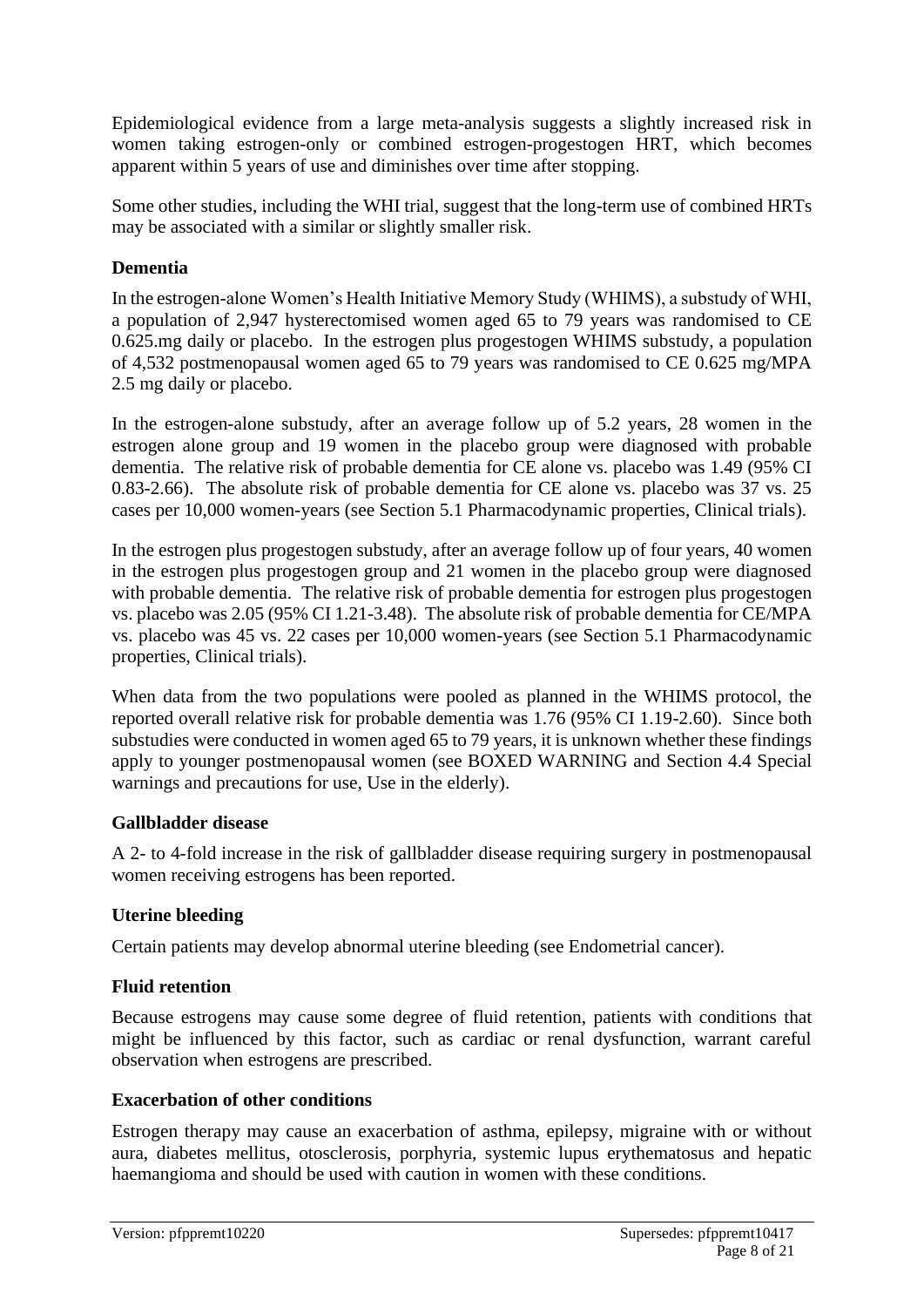Endometriosis may be exacerbated with administration of estrogen therapy. Malignant transformation of residual endometrial implants have been reported in women treated posthysterectomy with estrogen alone therapy. For patients known to have residual endometriosis post-hysterectomy, the addition of progestogen should be considered.

### **Elevated blood pressure**

In a small number of case reports, substantial increases in blood pressure have been attributed to idiosyncratic reactions to estrogens. In a large, randomised, placebo controlled clinical trial, a generalised effect of estrogen therapy on blood pressure was not seen. Blood pressure should be monitored at regular intervals during estrogen use.

### **Use in hepatic impairment**

Estrogens may be poorly metabolised in patients with impaired liver function (see Section 4.3 Contraindications).

### **History of cholestatic jaundice**

For patients with a history of cholestatic jaundice associated with past estrogen use or with pregnancy, caution should be exercised and in the case of recurrence, medication should be discontinued.

#### **Angioedema**

Exogenous estrogens may induce or exacerbate symptoms of angioedema, particularly in women with hereditary angioedema.

### **Hypercalcaemia**

Estrogen administration may lead to severe hypercalcaemia in patients with breast cancer and bone metastases. If hypercalcaemia occurs, use of the medication should be stopped and appropriate measures taken to reduce the serum calcium level.

#### **Hypocalcaemia**

Estrogens should be used with caution in patients with severe hypocalcaemia.

#### **Hypothyroidism**

Estrogen administration leads to increased thyroid-binding globulin (TBG) levels. Patients with normal thyroid function can compensate for the increased TBG by making more thyroid hormone, thus maintaining free  $T_4$  and  $T_3$  serum concentrations in the normal range. Patients dependent on thyroid hormone replacement therapy who are receiving estrogens may require increased doses of their thyroid hormone replacement therapy. These patients should have their thyroid function monitored in order to maintain their free thyroid hormone levels in an acceptable range.

#### **Visual abnormalities**

Retinal vascular thrombosis has been reported in patients receiving estrogens. Discontinue medication pending examination if there is sudden partial or complete loss of vision, or a sudden onset of proptosis, diplopia, or migraine. If examination reveals papilloedema or retinal vascular lesions, estrogens should be discontinued.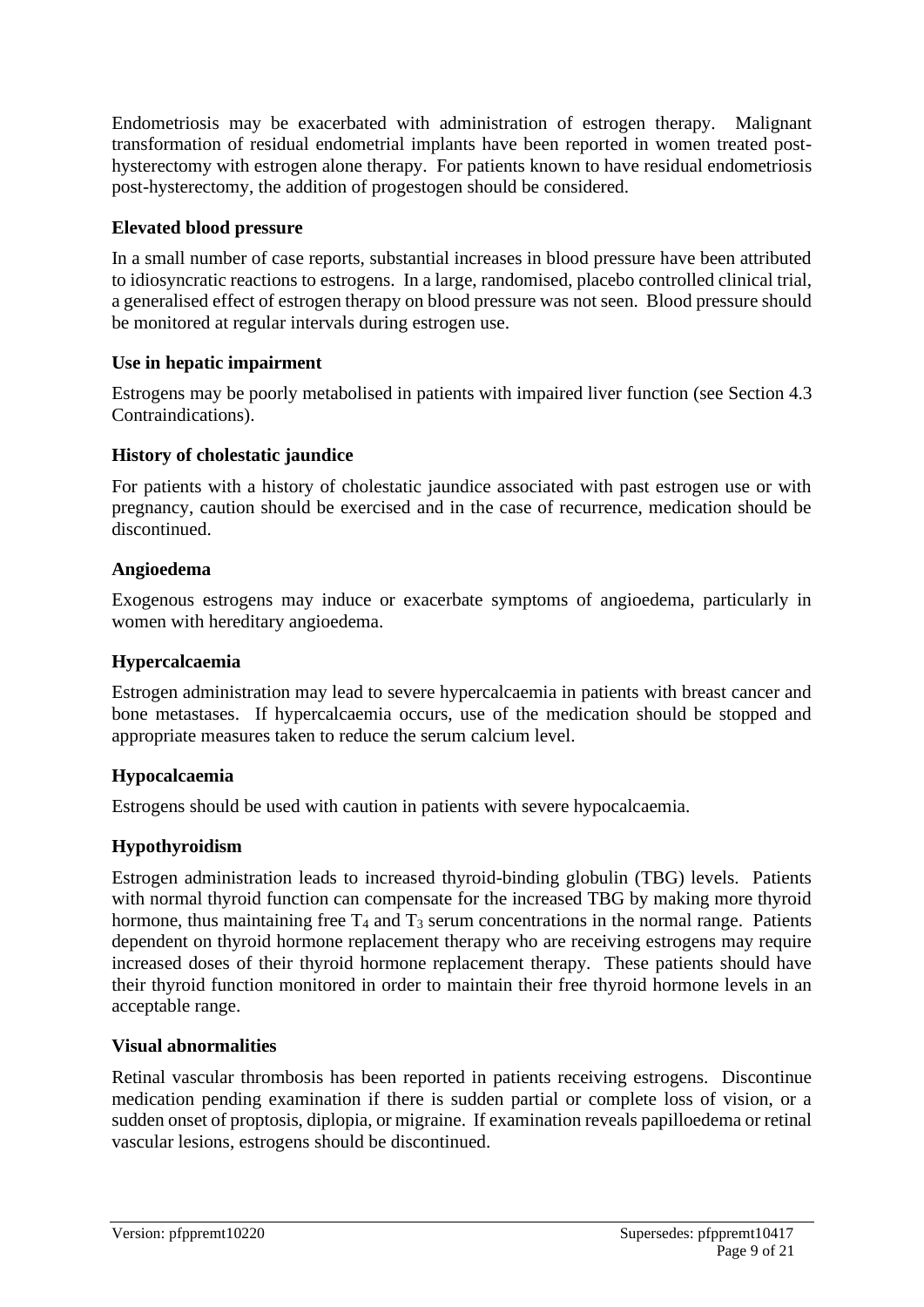# **Hypertriglyceridaemia**

In patients with pre-existing hypertriglyceridaemia, estrogen therapy may be associated with elevations of plasma triglycerides leading to pancreatitis and other complications. Consider discontinuation of treatment if pancreatitis occurs.

In the HOPE study, the mean percent increase from baseline in serum triglycerides after one year of treatment with PREMARIN 0.625 mg, 0.45 mg and 0.3 mg compared with placebo were 34.3, 30.2, 25.1 and 10.7, respectively. After two years of treatment, the mean percent changes were 47.6, 32.5, 19.0 and 5.5 respectively.

### **Laboratory monitoring**

Estrogen administration should be guided by clinical response instead of by hormone levels, e.g., oestradiol, follicle stimulating hormone (FSH) (see Effects on laboratory tests).

### **Other**

PREMARIN is not an oral contraceptive, nor will it restore fertility. If it is administered, with or without a progestogen, to a woman of child bearing potential she should be advised to use non-hormonal methods of contraception.

### **Use in the elderly**

The estrogen-alone substudy of the WHI reported an increased risk of stroke compared with placebo in postmenopausal women 70 years of age or older. Of the total number of subjects in the estrogen-alone substudy of the Women's Health Initiative study, 46% (n=4,943) were 65 years and over, while 7.1% (n=767) were 75 years and over. There was a higher relative risk (CE vs. placebo) of stroke in women less than 75 years of age compared to women 75 years and over (see Section 4.4 Special warnings and precautions for use, Cardiovascular risk).

In the estrogen plus progestogen substudy of the WHI, there was a higher relative risk (CE/MPA vs. placebo) of non-fatal stroke and invasive breast cancer in women 75 and over compared to women less than 75 years of age. In women greater than 75, the increased risk of non-fatal stroke and invasive breast cancer observed in the estrogen plus progestogen combination group compared to the placebo group was 75 vs. 24 per 10,000 women-years and 52 vs. 12 per 10,000 women-years respectively (see Section 4.4 Special warnings and precautions for use, Cardiovascular risk).

The estrogen-alone substudy of the WHIMS, conducted in women aged 65-79, reported an increased risk of developing probable dementia for CE alone compared to placebo (see Section 5.1 Pharmacodynamic properties, Clinical trials and Section 4.4 Special warnings and precautions for use, Dementia).

Seventy nine percent of the cases of probable dementia occurred in women that were older than 70 for the CE group and 82 percent of the cases of probable dementia occurred in women who were older than 70 in the CE/MPA group. The most common classification of probable dementia in both treatment groups and placebo groups was Alzheimer's disease.

When data from the two populations were pooled as planned in the WHIMS protocol, the reported overall relative risk for probable dementia was 1.76 (95% CI 1.19-2.60). Since both substudies were conducted in women aged 65 to 79 years, it is unknown whether these findings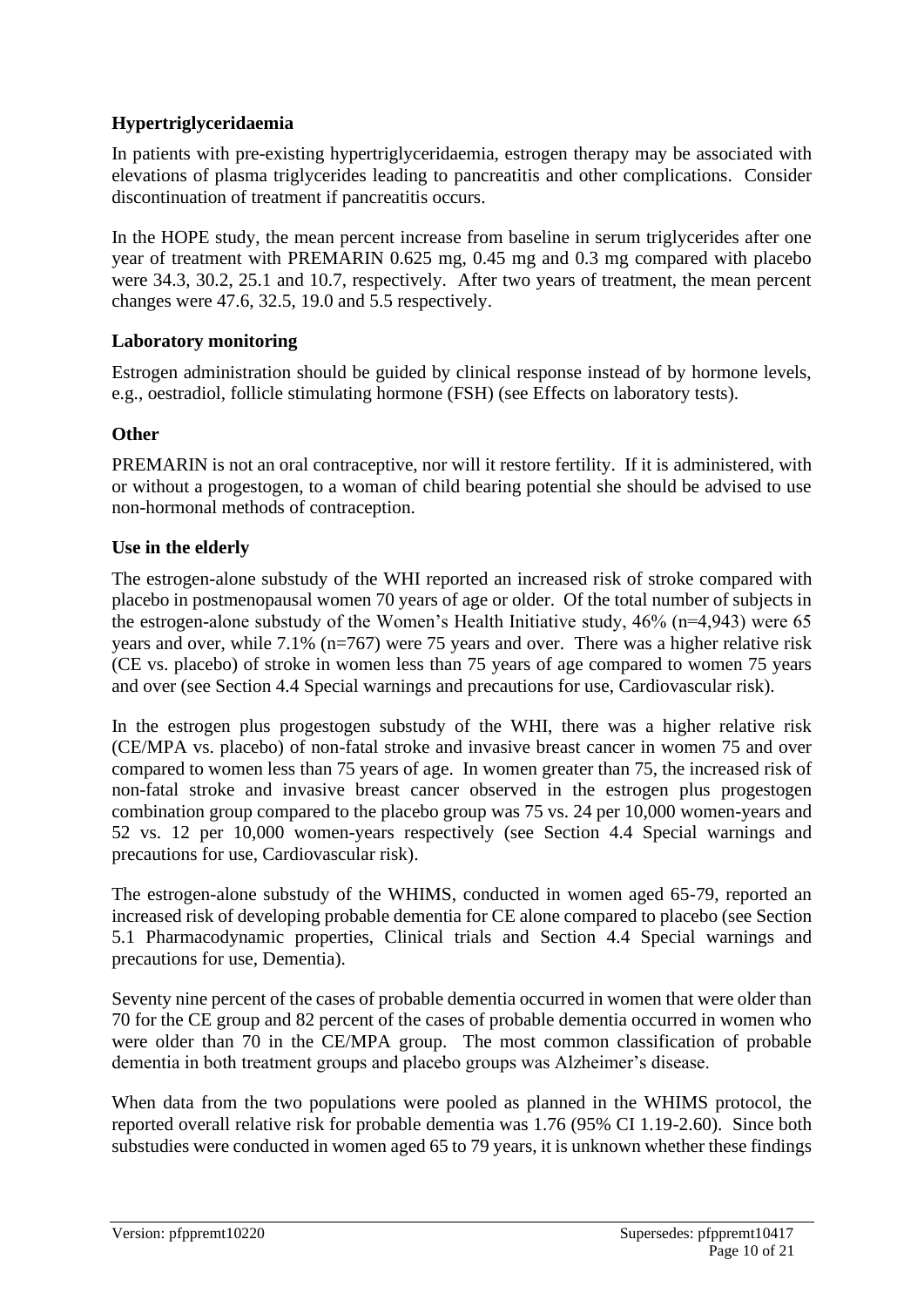apply to younger postmenopausal women (see BOXED WARNING and Section 4.4 Special warnings and precautions for use, Dementia).

With respect to efficacy in the approved indications, there have not been sufficient numbers of elderly patients involved in studies utilising PREMARIN to determine whether those over 65 years of age differ from younger subjects in their response to PREMARIN.

#### **Paediatric use**

PREMARIN is not indicated for use in paediatrics. Safety and effectiveness in paediatric use has not been established. Estrogen treatment of prepubertal girls induces premature breast development and vaginal cornification and may induce uterine bleeding.

Since large and repeated doses of estrogen over an extended time period have been shown to accelerate epiphyseal closure, hormonal therapy should not be started before epiphyseal closure has occurred in order not to compromise final height.

#### **Effects on laboratory tests**

Pathologists should be advised that a patient is receiving estrogen therapy when relevant specimens are submitted.

Certain endocrine and liver function tests may be affected by administration of estrogens.

Accelerated prothrombin time, partial thromboplastin time and platelet aggregation time; increased platelet count; increased factors II, VII antigen, VIII coagulant activity, IX, X, XII, VII-X complex, II-VII-X complex and beta-thromboglobulin; decreased levels of anti-factor Xa and antithrombin III activity; increased levels of fibrinogen and fibrinogen activity; increased plasminogen antigen and activity.

Estrogens increase thyroid-binding globulin (TBG) leading to increased circulating total thyroid hormone, as measured by protein-bound iodine (PBI), T<sup>4</sup> levels by column or by radioimmunoassay or  $T_3$  levels by radioimmunoassay.  $T_3$  resin uptake is decreased, reflecting the elevated TBG. Free  $T_4$  and free  $T_3$  concentrations are unaltered.

Other binding proteins may be elevated in serum, i.e., corticosteroid binding globulin (CBG), sex hormone-binding globulin (SHBG) leading to increased circulating corticosteroid and sex steroids respectively. Free or biologically active hormone concentrations may be decreased. Other plasma proteins may be increased (angiotensinogen/renin substrate, alpha-1-trypsin, ceruloplasmin).

Impaired glucose tolerance.

The response to metyrapone test may be reduced.

Increased plasma HDL and HDL<sup>2</sup> cholesterol sub-fraction concentrations, reduced LDL cholesterol concentration, increased triglyceride levels.

The results of these tests should not be regarded as reliable until estrogen use has been discontinued for 1-2 months. Abnormal tests results should be repeated.

Gonadotropin levels.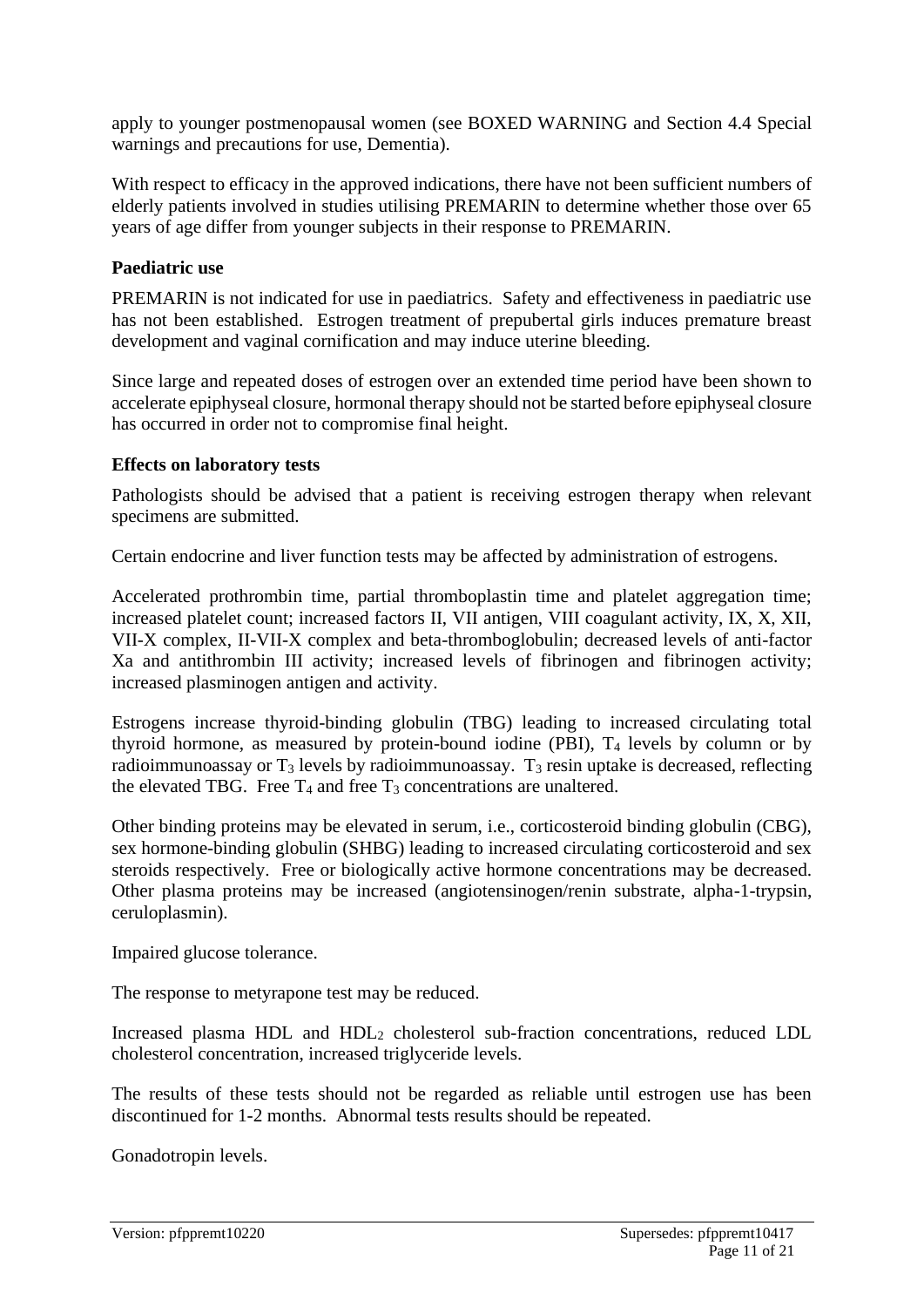Plasma cortisol levels.

Increased plasma estrogen levels.

# **4.5 Interactions with other medicines and other forms of interactions**

Data from a drug-drug interaction study involving CE and MPA indicate that the pharmacokinetic disposition of both medicines is not altered when the medicines are coadministered. Other clinical drug-drug interaction studies have not been conducted with CE.

*In vitro* and *in vivo* studies have shown that estrogens are metabolised partially by cytochrome P450 3A4 (CYP3A4). Therefore, CYP3A4 inducers or inhibitors may affect drug metabolism. Inducers of CYP3A4, such as St John's wort (*Hypericum perforatum*) preparations, phenobarbitone, phenytoin, carbamazepine, rifampicin and dexamethasone may reduce plasma concentrations of estrogens. This may lead to a decreased effect and/or changes in the uterine bleeding profile. CYP3A4 inhibitors such as cimetidine, erythromycin, clarithromycin, cyclosporin, grapefruit juice, ketoconazole, itraconazole and ritonavir may increase plasma concentrations of estrogens and may result in side effects.

Hot flushes and vaginal bleeding have been reported in patients taking estrogens and St John's wort (*Hypericum perforatum*).

Alteration of the effectiveness of antihypertensive agents, theophyllines, phenothiazines, corticosteroids, tricyclic antidepressants, diazepam and caffeine, by either potentiating/enhancing their pharmacological effect or by decreasing their clearance may occur during estrogen use.

# **4.6 Fertility, pregnancy and lactation**

### **Effects on fertility**

No data available.

### **Use in pregnancy – Pregnancy Category D**

PREMARIN should not be used during pregnancy (see Section 4.3 Contraindications).

Estrogens are ineffective in the prevention or treatment of threatened or habitual abortion when given in the first trimester of pregnancy.

If a woman becomes pregnant while using PREMARIN, it should be discontinued immediately.

#### **Use in lactation**

Estrogen administration to nursing mothers has been shown to decrease the quantity and quality of breast milk. Detectable amounts of estrogens have been identified in the milk of mothers receiving the drug. Lactating mothers should not use estrogens.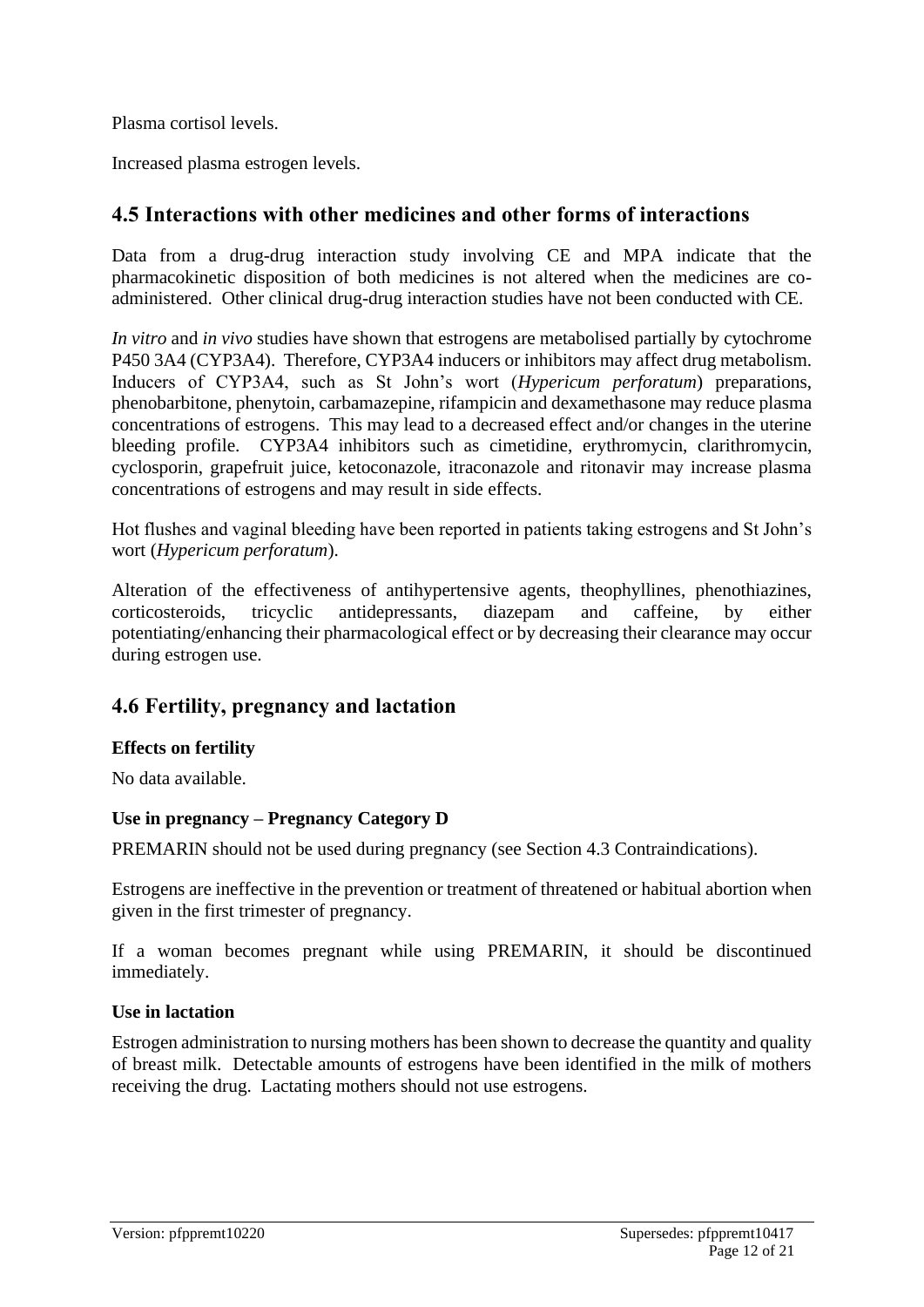# **4.7 Effects on ability to drive and use machines**

The effects of this medicine on a person's ability to drive and use machines were not assessed as part of its registration.

# **4.8 Adverse effects (undesirable effects)**

The most serious adverse reactions associated with the use of estrogens are indicated under PRECAUTIONS. The following adverse reactions have been reported and are listed in CIOMS frequency categories as follows:

Very common: >10% Common:  $>1\%$  and  $<10\%$ Uncommon:  $>0.1\%$  and  $<1\%$ Rare:  $>0.01\%$  and  $< 0.1\%$ Very rare:  $<$  0.01%

#### **Adverse reactions by body system**

#### *Immune system disorders*

Uncommon: Hypersensitivity. Rare: Anaphylactic/anaphylactoid reactions, urticaria, angioedema.

#### *Reproductive system and breast disorders*

Common: Abnormal uterine bleeding, breast pain, tenderness, enlargement, discharge, leucorrhoea.

Uncommon: Change in menstrual flow, change in cervical ectropion and secretion. Rare: Galactorrhoea, dysmenorrhoea/pelvic pain, increased size of uterine leiomyomata. Very rare: Endometrial hyperplasia.

#### *Gastrointestinal disorders*

Uncommon: Nausea, bloating, abdominal pain. Rare: Vomiting, pancreatitis, ischaemic colitis.

#### *Hepatobiliary disorders*

Rare: Gallbladder disease. Very rare: Cholestatic jaundice.

#### *Infections and infestations*

Uncommon: Vaginitis including vaginal candidiasis.

#### *Neoplasms benign and malignant (including cysts and polyps)*

Rare: Breast cancer, ovarian cancer, fibrocystic breast changes, growth potentiation of benign meningioma.

Very rare: Endometrial cancer, enlargement of hepatic haemangiomas.

#### *Musculoskeletal, connective tissue and bone disorders*

Common: Arthralgias, leg cramp.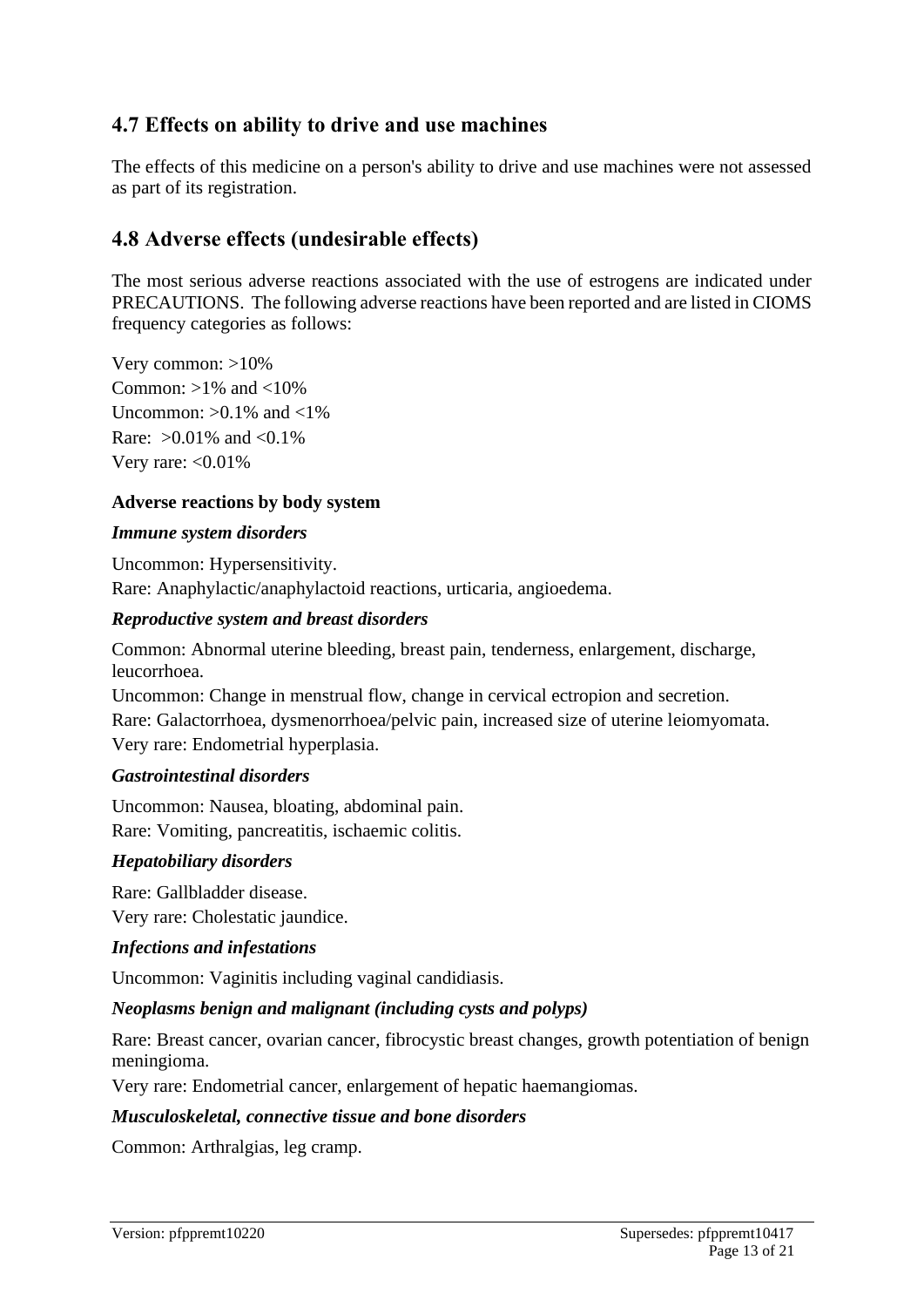### *Psychiatric disorders*

Uncommon: Changes in libido, depression, mood disturbances, dementia. Rare: Irritability.

#### *Skin and subcutaneous tissue disorders*

Common: Alopecia. Uncommon: Chloasma/melasma, hirsutism, rash, pruritis. Very rare: Erythema multiforme, erythema nodosum.

#### *Cardiac disorders*

Rare: Myocardial infarction.

#### *Vascular disorders*

Uncommon: Venous thrombosis, pulmonary embolism. Rare: Superficial thrombophlebitis.

#### *Respiratory, thoracic and mediastinal disorders*

Rare: Exacerbation of asthma.

#### *General disorders and administration site conditions*

Uncommon: Oedema.

#### *Metabolism and nutrition disorders*

Rare: Glucose intolerance.

Very rare: Exacerbation of porphyria, hypocalcaemia (in patients with disease that can predispose to severe hypocalcaemia).

#### *Eye disorders*

Uncommon: Steepening of corneal curvature, intolerance to contact lenses. Very rare: Retinal vascular thrombosis.

#### *Nervous system disorders*

Uncommon: Nervousness, dizziness, headache, migraine. Rare: Exacerbation of epilepsy, stroke. Very rare: Exacerbation of chorea.

#### *Investigations*

Common: Changes in weight (increase or decrease), increased triglycerides. Very rare: Increase in blood pressure.

#### *Ovarian cancer*

Use of estrogen-only or combined estrogen-progestogen HRT has been associated with a slightly increased risk of having ovarian cancer diagnosed.

A meta-analysis from 52 epidemiological studies reported an increased risk of ovarian cancer in women currently using HRT compared to women who have never used HRT (RR 1.43, 95% CI 1.31-1.56). For women aged 50 to 54 years taking 5 years of HRT, this results in about 1 extra case per 2000 users. In women aged 50 to 54 who are not taking HRT, about 2 women in 2000 will be diagnosed with ovarian cancer over a 5-year period.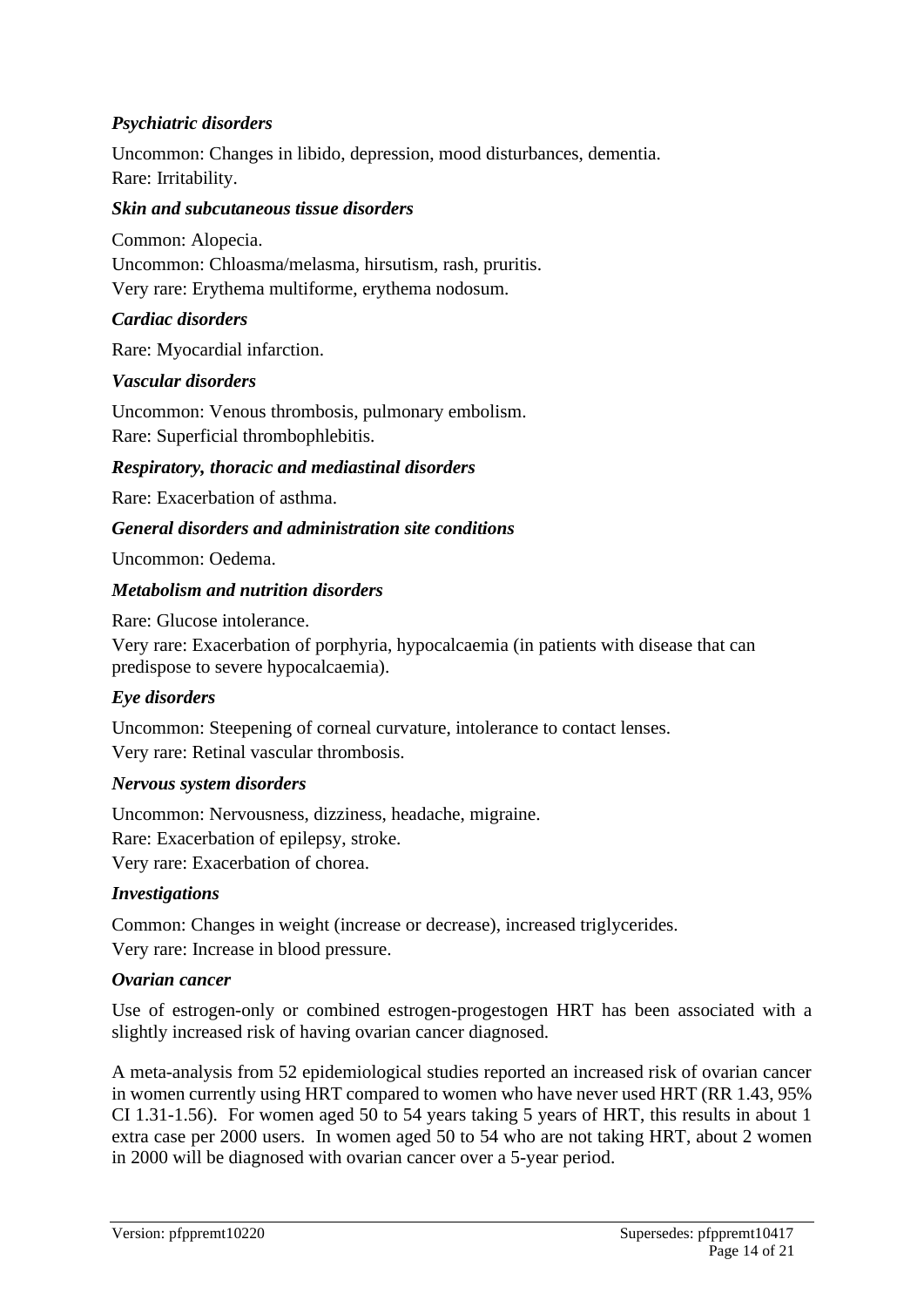### **Reporting suspected adverse effects**

Reporting suspected adverse reactions after registration of the medicinal product is important. It allows continued monitoring of the benefit-risk balance of the medicinal product. Healthcare professionals are asked to report any suspected adverse reactions at [www.tga.gov.au/reporting](http://www.tga.gov.au/reporting-problems)[problems.](http://www.tga.gov.au/reporting-problems)

# **4.9 Overdose**

Symptoms of overdosage of estrogen-containing products in adults and children may include nausea, vomiting, breast tenderness, dizziness, abdominal pain, drowsiness/fatigue; withdrawal bleeding may occur in females. There is no specific antidote and further treatment, if necessary, should be symptomatic.

For information on the management of overdose, contact the Poisons Information Centre on 13 11 26 (Australia).

# **5. PHARMACOLOGICAL PROPERTIES**

# **5.1 Pharmacodynamic properties**

### **Mechanism of action**

Eestrogen production occurs primarily in the ovarian follicles in women from the menarche to the menopause and is important in the development and maintenance of the female urogenital system and secondary sex characteristics.

During the menopause the ovarian-estrogen production decreases and in postmenopausal women, when the ovaries have ceased to function, only a small amount of estrogen is still produced.

This decrease and eventual cessation of estrogen production in perimenopausal and postmenopausal women, respectively, may result in vasomotor symptoms (sweating, hot flushes) and atrophic vaginitis. In addition to relieving or eliminating these disorders, estrogen replacement therapy has also been demonstrated to retard or halt the post-menopausal bone mass loss (osteoporosis).

The pharmacological effects of CE are similar to those of endogenous estrogens.

#### **Clinical trials**

#### **Women's Health Initiative studies**

The Women's Health Initiative (WHI) enrolled approximately 27,000 predominantly healthy postmenopausal women in two substudies to assess the risks and benefits of oral CE (CE 0.625 mg) alone or in combination with MPA (CE 0.625 mg/MPA 2.5 mg) compared to placebo. The primary endpoint was the incidence of coronary heart disease (CHD) (non-fatal myocardial infarction (MI), silent MI and CHD death). The primary safety endpoint was the incidence of invasive breast cancer.

A "global index" included the earliest occurrence of CHD, invasive breast cancer, stroke, pulmonary embolism (PE), endometrial cancer (only in CE/MPA), colorectal cancer, hip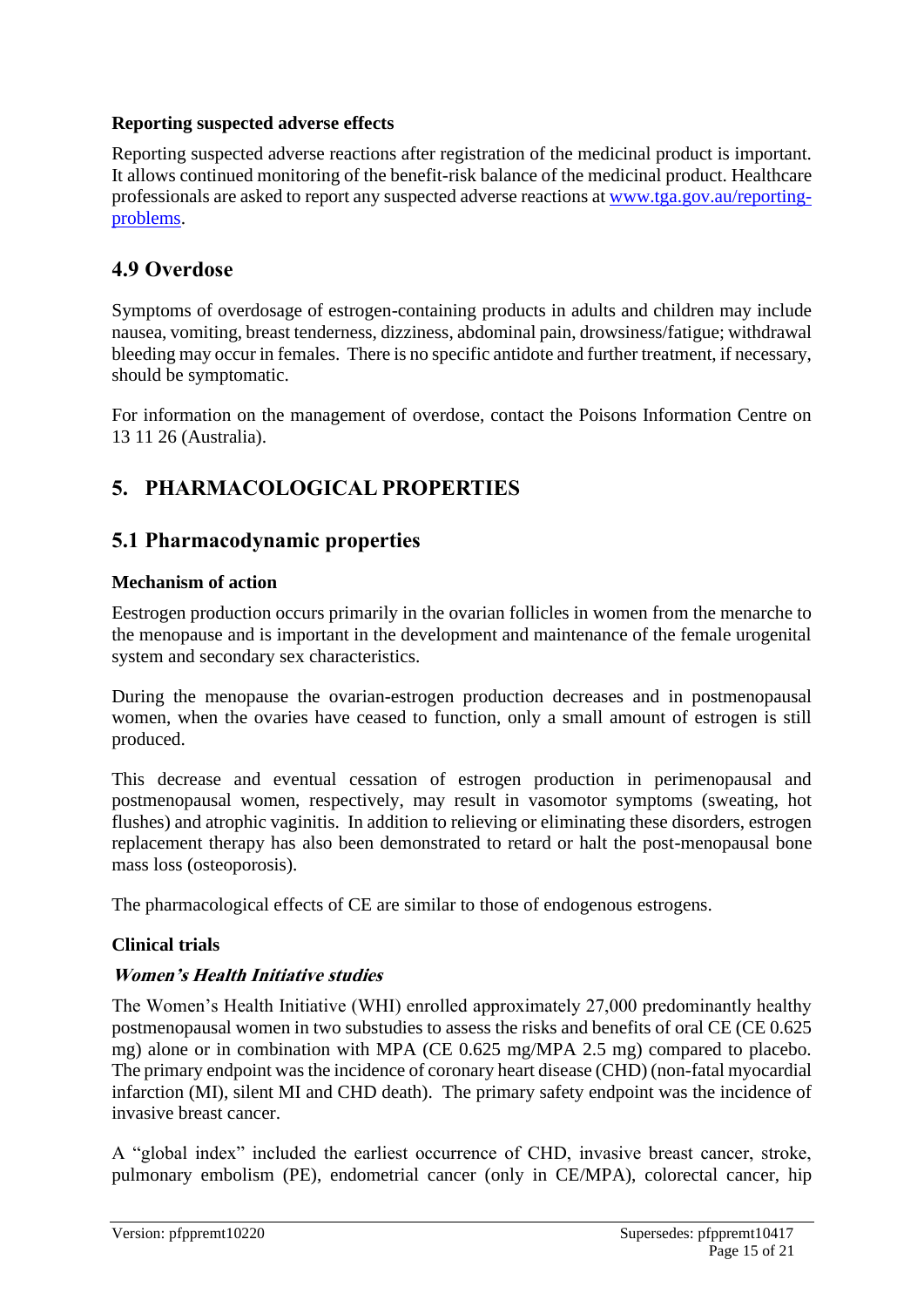fracture and death due to other causes. The study did not evaluate the effects of CE alone or CE/MPA on menopausal symptoms.

#### *Estrogen-alone substudy*

The estrogen-alone substudy included 10,739 women (average age of 63 years, range 50 to 79; 75.3% White, 15.1% Black, 6.1% Hispanic, 3.6% Other), who were followed up on average for 7.1 years.

The estrogen-alone substudy was stopped early because an increased risk of stroke was observed and it was deemed that no further information would be obtained regarding the risks and benefits of estrogen alone in predetermined primary endpoints. Results of the substudy are presented in Table 1 below. The confidence intervals are unadjusted for multiple looks and multiple comparisons.

| Table 1: Relative and absolute risk seen in the estrogen-alone substudy of WHI |                                                  |                                         |                   |  |
|--------------------------------------------------------------------------------|--------------------------------------------------|-----------------------------------------|-------------------|--|
| <b>Event</b>                                                                   | <b>Relative risk (RR)</b><br>CE vs. Placebo (95% | <b>Placebo</b><br>$n = 5,429$           | CE<br>$n = 5,310$ |  |
|                                                                                | nCI <sup>a</sup>                                 | Absolute risk per 10,000<br>women-years |                   |  |
| $CHD$ events <sup>b</sup>                                                      | $0.95(0.79-1.16)$                                | 56                                      | 53                |  |
| Non-fatal MI <sup>b</sup>                                                      | $0.91(0.73-1.14)$                                | 43                                      | 40                |  |
| CHD death <sup>b</sup>                                                         | $1.01(0.71-1.43)$                                | 16                                      | 16                |  |
| All stroke <sup>c</sup>                                                        | $1.37(1.09-1.73)$                                | 33                                      | 45                |  |
| Ischaemic <sup>b</sup>                                                         | $1.55(1.19-2.01)$                                | 25                                      | 38                |  |
| Deep vein thrombosis <sup>b,d</sup>                                            | $1.47(1.06-2.06)$                                | 15                                      | 23                |  |
| Pulmonary embolism <sup>b</sup>                                                | $1.37(0.90-2.07)$                                | 10                                      | 14                |  |
| Invasive breast cancer <sup>b</sup>                                            | $0.80(0.62-1.04)$                                | 34                                      | 28                |  |
| Colorectal cancer <sup>c</sup>                                                 | $1.08(0.75-1.55)$                                | 16                                      | 17                |  |
| Hip fracture <sup>b</sup>                                                      | $0.65(0.45-0.94)$                                | 19                                      | 12                |  |
| Vertebral fractures <sup>b,d</sup>                                             | $0.64(0.44-0.93)$                                | 18                                      | 11                |  |
| Lower arm/wrist fractures <sup>b,d</sup>                                       | $0.58(0.47-0.72)$                                | 59                                      | 35                |  |
| Total fractures <sup>b,d</sup>                                                 | $0.71(0.64-0.80)$                                | 197                                     | 144               |  |
| Death due to other causes <sup>c,e</sup>                                       | $1.08(0.88-1.32)$                                | 50                                      | 53                |  |
| Overall mortality <sup>c,d</sup>                                               | $1.04(0.88-1.22)$                                | 78                                      | 81                |  |
| Global Indexc,f                                                                | $1.01(0.91-1.12)$                                | 190                                     | 192               |  |

a: Nominal confidence intervals (nCI) unadjusted for multiple looks and multiple comparisons.

b: Results are based on centrally adjudicated data for an average follow up of 7.1 years.

c: Results are based on an average follow up of 6.8 years.

d: Not included in global index.

e: All deaths, except from breast or colorectal cancer, definite/probable CHD, PE or cerebrovascular disease.

f: A subset of the events was combined in a "global index," defined as the earliest occurrence of CHD events, invasive breast cancer, stroke, pulmonary embolism, endometrial cancer, colorectal cancer, hip fracture, or death due to other causes.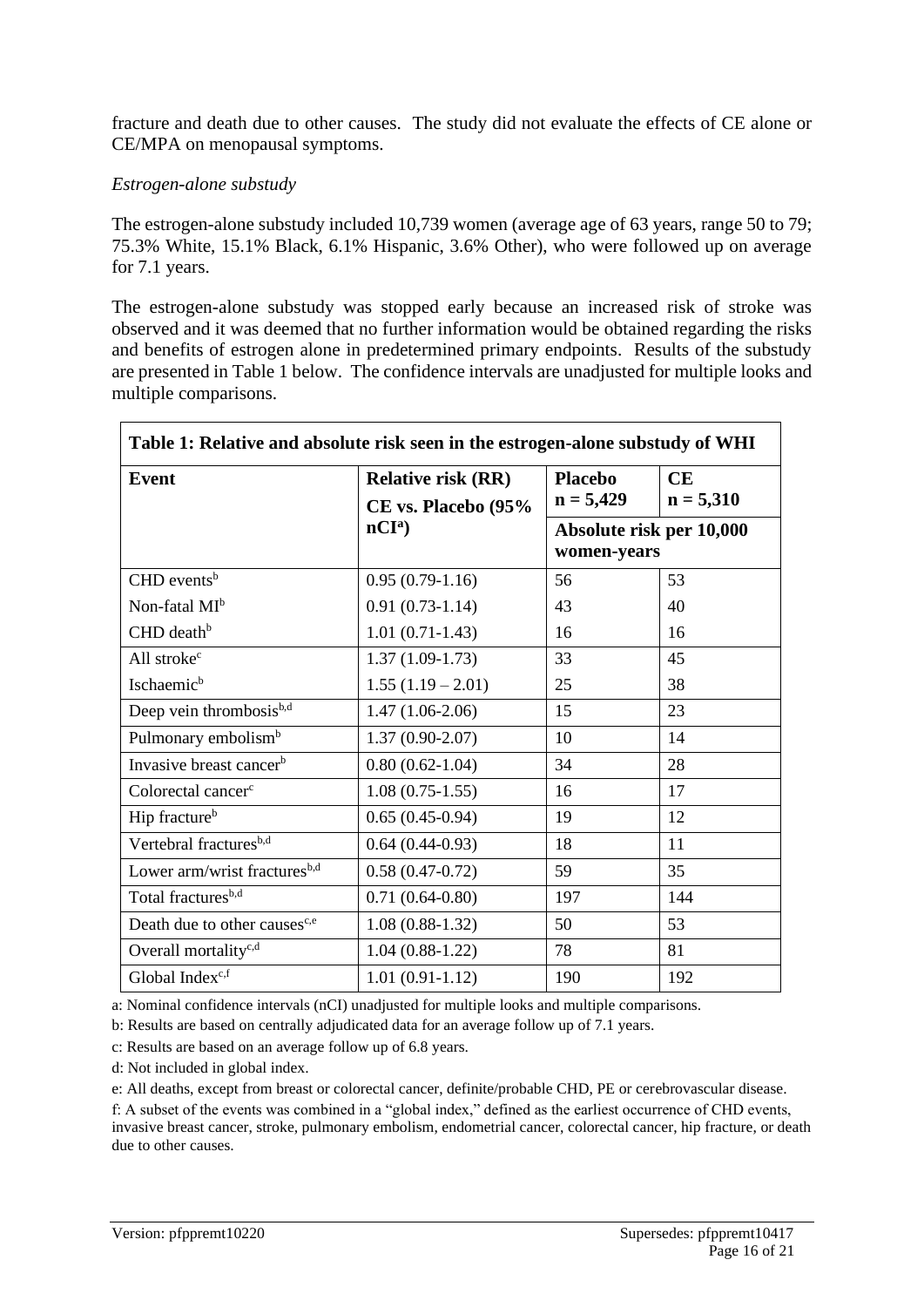For those outcomes included in the WHI "global index" that reached statistical significance, the absolute excess risk per 10,000 women-years in the group treated with CE alone were 12 more strokes while the absolute risk reduction per 10,000 women-years was seven fewer hip fractures. The absolute excess risk of events included in the "global index" was a nonsignificant two events per 10,000 women-years. There was no difference between the groups in terms of all-cause mortality (see BOXED WARNING and Section 4.4 Special warnings and precautions for use).

Final centrally adjudicated results for CHD events and centrally adjudicated results for invasive breast cancer, after an average follow up of 7.1 years, reported no overall difference for primary CHD events (non-fatal MI, silent MI and CHD death) and invasive breast cancer incidence in women receiving CE alone compared with placebo (see Table 1).

Centrally adjudicated results for stroke events, after an average follow up of 7.1 years, reported no significant difference in distribution of stroke subtype or severity, including fatal strokes, in women receiving CE alone compared to placebo. Estrogen alone increased the risk of ischaemic stroke and this excess was present in all subgroups of women examined (see Table 1).

### *Estrogen-progestogen substudy*

The estrogen plus progestogen substudy, which included 16,608 women (average age of 63 years, range 50 to 79; 83.9% White, 6.8% Black, 5.4% Hispanic, 3.9% Other), was also stopped early. According to the predefined stopping rule, after an average follow up of 5.2 years of treatment, the increased risk of breast cancer and cardiovascular events exceeded the specified benefits included in the "global index". The absolute excess risk of events included in the "global index" was 19 per 10,000 women-years (RR 1.15, 95% nCI 1.03-1.28).

For those outcomes included in the WHI "global index", that reached statistical significance after 5.6 years of follow up, the absolute excess risks per 10,000 women-years in the group treated with CE/MPA were six more CHD events, seven more strokes, ten more PEs and eight more invasive breast cancers, while the absolute risk reductions per 10,000 women-years were seven fewer colorectal cancers and five fewer hip fractures (see BOXED WARNING and Section 4.4 Special warnings and precautions for use).

Results of the estrogen plus progestogen substudy are presented i[n Table](#page-17-0) 2 below. These results reflect centrally adjudicated data after an average follow up of 5.6 years.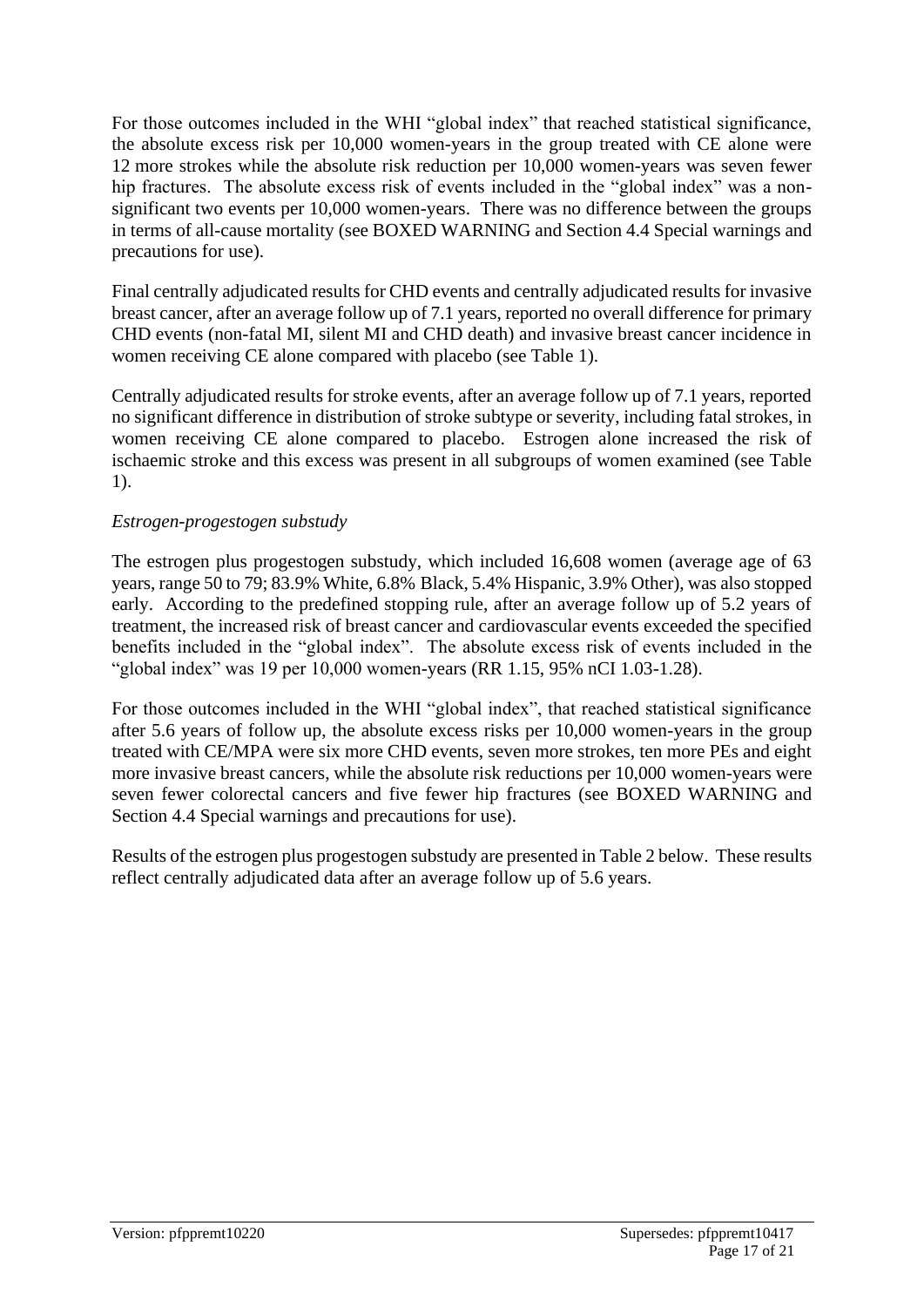| WHI at an average of 5.6 years <sup>a</sup> |                           |                          |                |  |  |
|---------------------------------------------|---------------------------|--------------------------|----------------|--|--|
| Event                                       | <b>Relative risk (RR)</b> | <b>Placebo</b>           | <b>CE/MPA</b>  |  |  |
|                                             | <b>CE/MPA</b> vs. placebo | $n = 8,102$              | $n = 8,506$    |  |  |
|                                             | $(95\% \; nCIb)$          |                          |                |  |  |
|                                             |                           | Absolute risk per 10,000 |                |  |  |
|                                             |                           | women-years              |                |  |  |
| <b>CHD</b> events                           | $1.24(1.00-1.54)$         | 33                       | 39             |  |  |
| Non fatal MI                                | $1.28(1.00-1.63)$         | 25                       | 31             |  |  |
| <b>CHD</b> death                            | $1.10(0.70-1.75)$         | 8                        | 8              |  |  |
| All strokes                                 | $1.31$ $1.02 - 1.68$      | 24                       | 31             |  |  |
| Ischaemic stroke                            | $1.44(1.09-1.90)$         | 18                       | 26             |  |  |
| Deep vein thrombosis                        | $1.95(1.43-2.67)$         | 13                       | 26             |  |  |
| Pulmonary embolism                          | $2.13(1.45-3.11)$         | 8                        | 18             |  |  |
| Invasive breast cancer <sup>c</sup>         | $1.24(1.01-1.54)$         | 33                       | 41             |  |  |
| Invasive colorectal cancer                  | $0.56(0.38-0.81)$         | 16                       | 9              |  |  |
| <b>Endometrial cancer</b>                   | $0.81(0.48-1.36)$         | 7                        | 6              |  |  |
| Cervical cancer                             | $1.44(0.47-4.42)$         |                          | $\overline{2}$ |  |  |
| Hip fracture                                | $0.67(0.47-0.96)$         | 16                       | 11             |  |  |
| Vertebral fractures                         | $0.65(0.46-0.92)$         | 17                       | 11             |  |  |
| Lower arm/wrist fractures                   | $0.71(0.59-0.85)$         | 62                       | 44             |  |  |
| <b>Total fractures</b>                      | $0.76(0.69-0.83)$         | 199                      | 152            |  |  |

<span id="page-17-0"></span>**Table 2: Relative and absolute risk seen in the estrogen plus progestogen substudy of WHI at an average of 5.6 years<sup>a</sup>**

a: Results are based on centrally adjudicated data. Mortality data was not part of the adjudicated data, however data at 5.2 years of follow up showed no difference between the groups in terms of all-cause mortality (RR 0.98, 95% nCI 0.82-1.18).

b: Nominal confidence intervals unadjusted for multiple looks and multiple comparisons.

c: Includes metastatic and non-metastatic breast cancer with the exception of in situ breast cancer.

#### *Women's Health Initiative Memory Study*

The estrogen-alone Women's Health Initiative Memory Study (WHIMS), a substudy of WHI, enrolled 2,947 predominantly healthy postmenopausal women 65 years of age and older (45% were age 65 to 69 years, 36% were 70 to 74 years and 19% were 75 years of age and older) to evaluate the effects of CE 0.625 mg daily on the incidence of probable dementia (primary outcome) compared with placebo.

After an average follow up of 5.2 years, 28 women in the estrogen-alone group (37 per 10,000 women-years) and 19 in the placebo group (25 per 10,000 women-years) were diagnosed with probable dementia. The relative risk of probable dementia in the estrogen-alone group was 1.49 (95% CI, 0.83 to 2.66) compared to placebo. The most common classification of probable dementia in the treatment group and placebo group was Alzheimer's disease. Since the substudy was conducted in women aged 65 to 79 years, it is unknown whether these findings apply to younger postmenopausal women (see BOXED WARNING, Section 4.4 Special warnings and precautions for use, Dementia and Use in the elderly).

The estrogen plus progestogen WHIMS substudy, enrolled 4,532 predominantly healthy postmenopausal women 65 years of age and older (47%, age 65 to 69 years; 35%, 70 to 74 years; 18%, 75 years of age and older) to evaluate the effects of CE 0.625 mg/MPA 2.5 mg on the incidence of probable dementia (primary outcome) compared with placebo.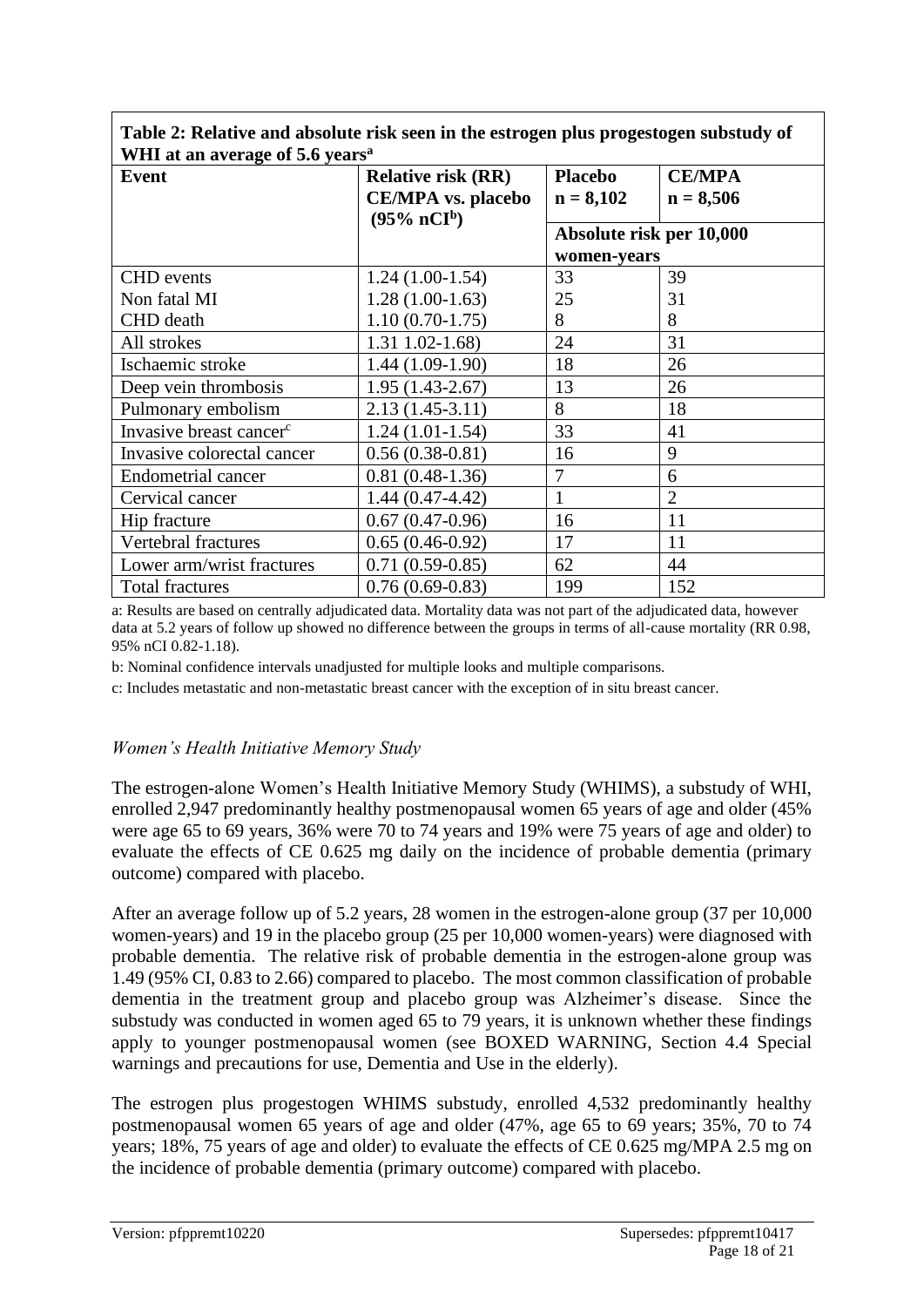After an average follow up of four years, 40 women in the estrogen plus progestogen group (45 per 10,000 woman-years) and 21 in the placebo group (22 per 10,000 women-years) were diagnosed with probable dementia. The relative risk of probable dementia in the estrogen plus progestogen group was 2.05 (95% CI, 1.21 to 3.48) compared to placebo.

When the data from the two populations were pooled as planned in the WHIMS protocol, the reported overall relative risk for probable dementia was 1.76 (95% CI 1.19-2.60). Differences between groups became apparent in the first year of treatment. It is unknown whether these findings apply to younger postmenopausal women (see BOXED WARNING and Section 4.4 Special warnings and precautions for use, Dementia and Use in the elderly).

# **5.2 Pharmacokinetic properties**

### **Absorption**

CE are water soluble and are well absorbed from the gastrointestinal tract after release from the drug formulation. The PREMARIN tablet releases CE slowly over several hours. Table 3 summarises the mean pharmacokinetic parameters for CE following the administration of a single dose of 0.625 mg tablets to healthy postmenopausal women.

| Table 3: Pharmacokinetic profile of CE following a single dose of PREMARIN |                  |                  |           |                  |  |
|----------------------------------------------------------------------------|------------------|------------------|-----------|------------------|--|
| $0.625$ mg tablets                                                         |                  |                  |           |                  |  |
| <b>PK</b> parameter                                                        | $C_{\text{max}}$ | t <sub>max</sub> | $t_{1/2}$ | <b>AUC</b>       |  |
| Arithmetic mean $(\%CV)$                                                   | (ng/mL)          | (h)              | (h)       | $(ng\cdot h/mL)$ |  |
| <b>Total estrone</b>                                                       | 2.7(43)          | 6.9(25)          | 26.7(33)  | 75(52)           |  |
| <b>Baseline adjusted total estrone</b>                                     | 2.5(45)          | 6.9(25)          | 14.8(35)  | 46(48)           |  |
| <b>Total equilin</b>                                                       | 1.8 (56)         | 5.6(45)          | 11.4(31)  | (56)             |  |

#### **Metabolism**

Metabolism and inactivation occur primarily in the liver.

### **Excretion**

Some estrogens are excreted into the bile; however, they are reabsorbed from the intestine and returned to the liver through the portal venous system. Water soluble estrogen conjugates are strongly acidic and are ionised in body fluids, which favours excretion through the kidneys since tubular reabsorption is minimal.

# **5.3 Preclinical safety data**

### **Genotoxicity**

No data available.

### **Carcinogenicity**

Studies suggest that combination estrogen and progestogen increases the risk of breast cancer, ovarian cancer and endometrial cancer in women in a time dependant manner (see Section 4.4 Special warnings and precautions for use).

Long-term, continuous administration of natural and synthetic estrogens in certain animal species increases the frequency of carcinomas of the breast, cervix, vagina and liver.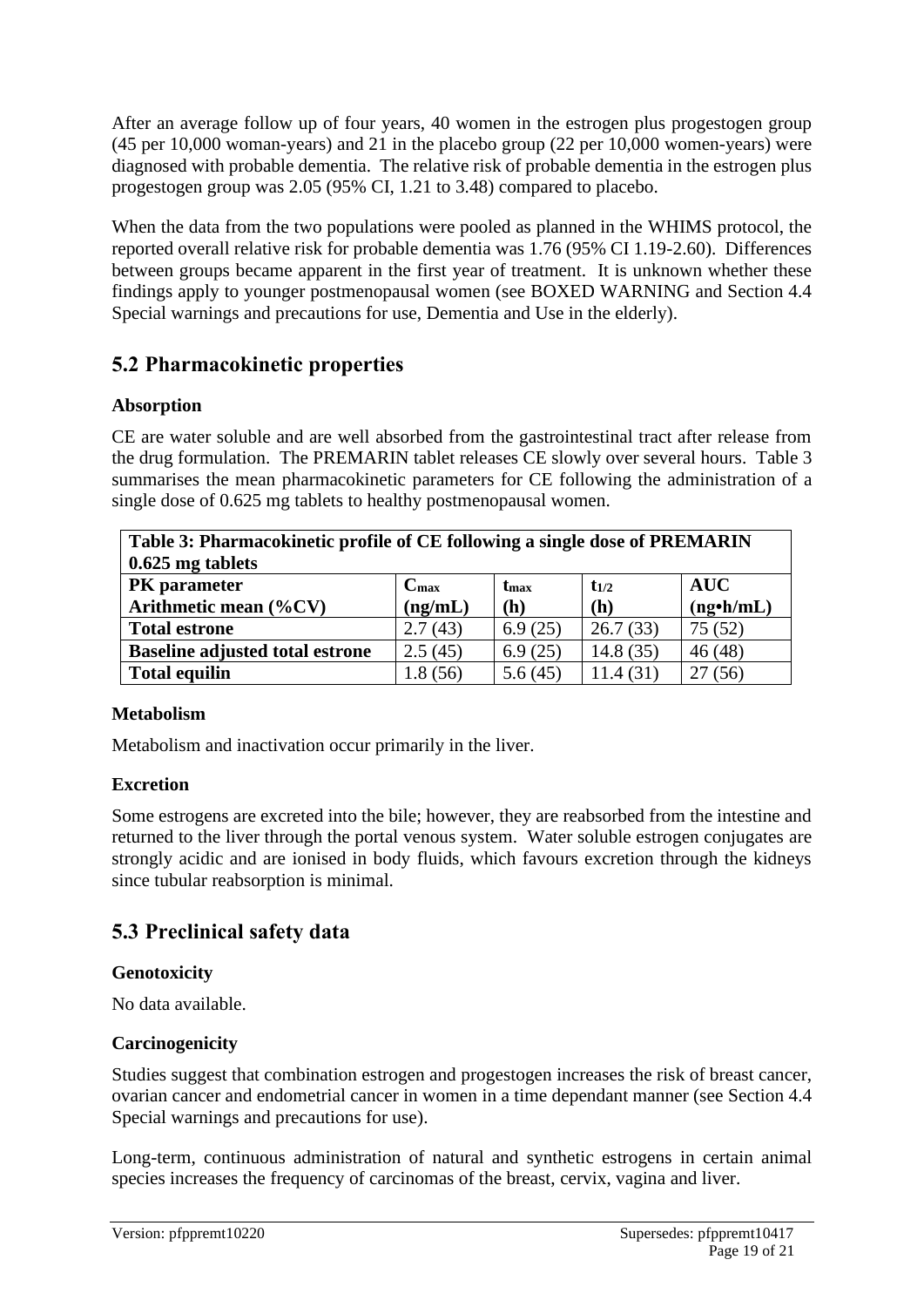# **6. PHARMACEUTICAL PARTICULARS**

# **6.1 List of excipients**

Each tablet contains lactose monohydrate, hypromellose, magnesium stearate, macrogol 400, sucrose, microcrystalline cellulose, powdered cellulose, hyprolose, calcium phosphate, carnauba wax and Opacode monogramming ink NS-white.

The colouring agent in PREMARIN 0.3 mg tablet is Opadry 152B21511 Green. The colouring agent in PREMARIN 0.625 mg tablet is Opadry 03B16083 Maroon.

# **6.2 Incompatibilities**

Incompatibilities were either not assessed or not identified as part of the registration of this medicine.

# **6.3 Shelf life**

In Australia, information on the shelf life can be found on the public summary of the Australian Register of Therapeutic Goods (ARTG). The expiry date can be found on the packaging.

# **6.4 Special precautions for storage**

Store below 25ºC.

# **6.5 Nature and contents of container**

PREMARIN 0.3 mg and PREMARIN 0.625 mg tablets are available in blister packs PVC/Aclar®/PVC and a hard tempered aluminium foil lid of 28, 56, 84 and 132 tablets.

PREMARIN 0.3 mg tablets are also available in blister packs of 7 tablets.

Not all pack sizes may be marketed.

# **6.6 Special precautions for disposal**

In Australia, any unused medicine or waste material should be disposed of by taking to your local pharmacy.

# **6.7 Physicochemical properties**

### **Chemical structure**

Conjugated estrogens (CE) is a mixture of natural estrogens (of equine origin) composed principally of the sodium salts of water soluble sulfate esters of estrone, equilin and  $17\alpha$ dihydroequilin together with smaller amounts of  $17\alpha$ -estradiol, equilenin, and  $17\alpha$ dihydroequilenin, 17β-dihydroequilin, 17β-dihydroequilenin, 17β-estradiol and δ8,9 dihydroestrone.